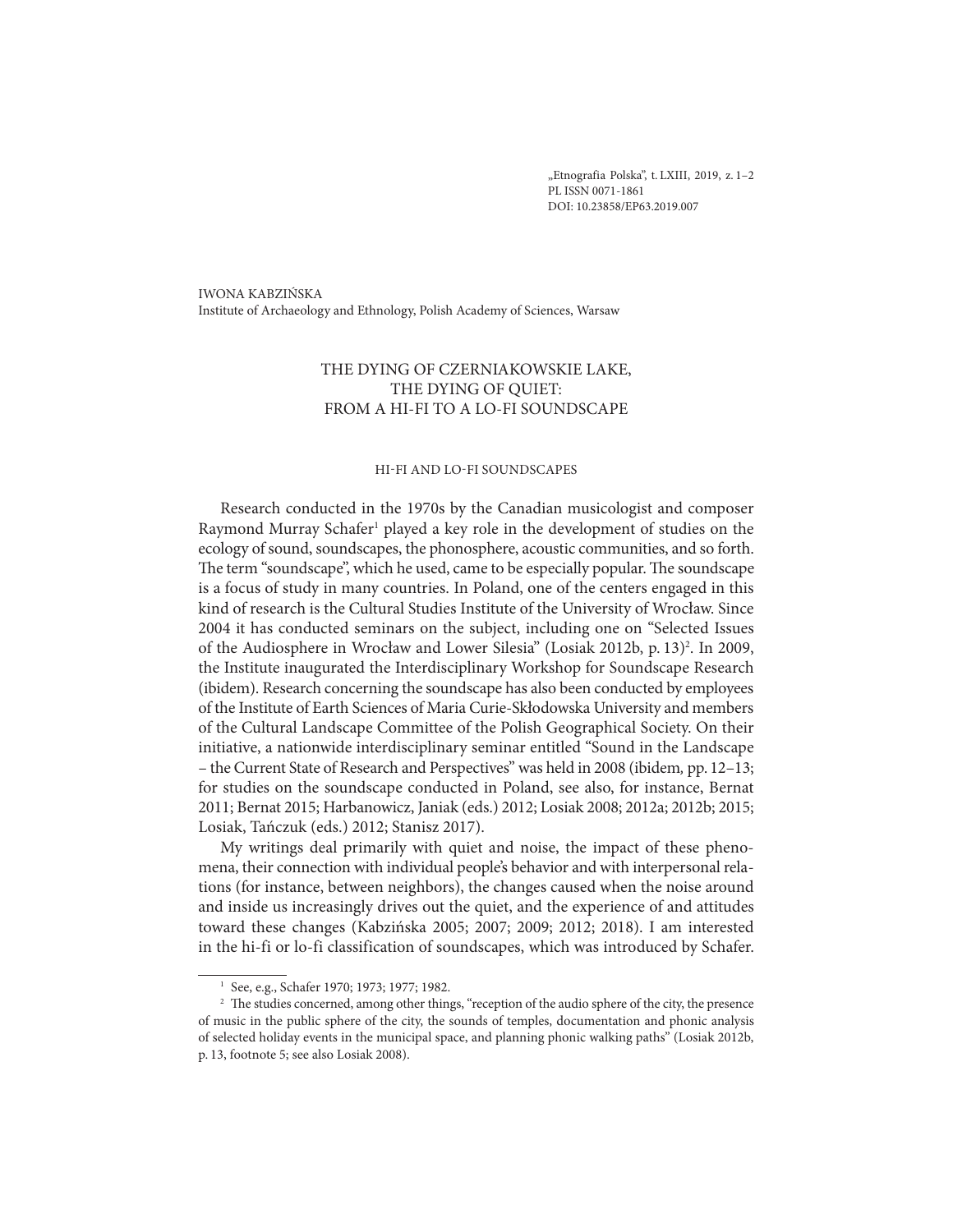Generally speaking, a hi-fi soundscape contains natural sounds, recognizable as acoustic signals; there is room in such a soundscape for quiet (Schafer 1982, p. 296; after Losiak 2012a, pp. 12–13). The lo-fi space is dominated by "mechanical", artificial, "annoying" sounds and characterized by "monotony [...] and homogenous noise" (Losiak 2012a, p. 15). What is involved is "a phonic «pressure» [...] [which] prevents or significantly hampers the proper recognition of acoustic signals" (ibidem, p. 12). A lo-fi phonic space is characterized by "aggressive[ness] [and] expansive[ness]" (ibidem, p. 13). The birth of such spaces is related to the development of industry (ibidem), whose continual expansion has led, among other things, to the replacement of hi-fi soundscapes with lo-fi soundscapes. The factors that have favored such a change are the tempo of urbanization, new types of infrastructure construction (for transportation, trade, and entertainment), and the development of electronics (for instance, the production of various kinds of amplification equipment, music players, etc.). An increasing number of people find themselves under the pressure of very strong stimuli, including sound stimuli; they become dependent on these stimuli, and no longer experience, or want to experience, silence (see further: Kabzińska 2018; Kagge 2017; Sarah, Diat 2017).

Schafer regarded the lo-fi soundscape as a threat to hearing and a source of environmental "pollution". Some researchers do not share his view. According to Robert Losiak, for instance, a city without hubbub would be inhuman (Losiak 2012a, pp. 15–20). He also considers there is no need for a determined battle to eliminate the lo-fi phenomenon. Many people accept this kind of phonic landscape as an element of their familiar near environment (ibidem, p. 15–19). The "daily hum" suits them; they like a "noise-saturated place", "pulsating with life" (ibidem, p. 18). They associate the hi-fi soundscape with the "atmosphere of a housing estate in a small town", with boredom and the slow passage of time (ibidem). It could be said that lo-fi has become a synonym of modernity, progress, and contemporary culture, while hi-fi is connected with backwardness.

"Noise is one of the most frequently mentioned causes for a lowered quality of life" (Bernat 2011, p. 200). How can this fact be made to accord with the growing number of adherents of a lo-fi soundscape, which as Losiak writes (2012a, p. 21), constitutes "a kind of phenomenon of the contemporary audio sphere of a city"? This scoundscape is formed by "modern office districts, transportation routes, trade and entertainment centers, and industrial architecture" (ibidem, pp. 19–20). It is connected with "street traffic, the noise of stations, offices, and agencies, shopping centers and sidewalks, as well as pubs, schools, and stadiums" (ibidem, p. 20). Losiak favors separating the lo-fi soundscape from housing settlements, recreation areas, and "nature [...] areas" (ibidem, p. 19). I would like to point out that in practice such a separation is very difficult. The lo-fi neighborhood becomes a torture for people who value quiet and are particularly sensitive to noise. It can also be a source of conflicts. For example, entertainment zones are often located in the near vicinity of housing settlements. They are often considered, by advocates of noisy entertainment, to be part of the attraction of modern cities, an answer to the needs of its inhab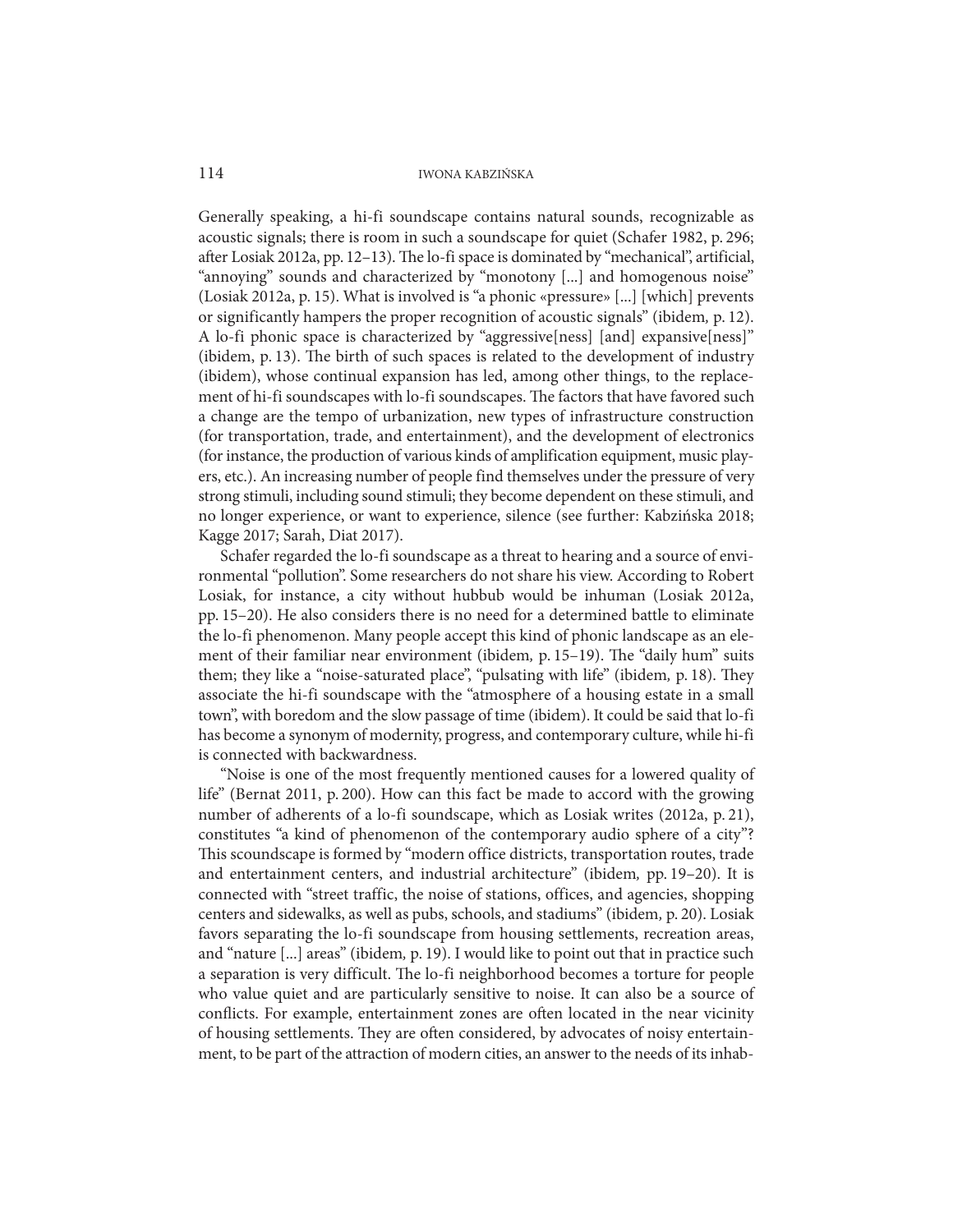itants, particularly those of the young generation, who can only amuse themselves in the midst of noise. However, not everyone is in favor of, or accepting of, such an approach (see further, Kabzińska 2009, pp. 82–93).

# CZERNIAKOWSKIE LAKE: A BRIEF HISTORY OF ITS PROGRESSIVE DESICCATION

In my opinion, in the near future Czerniakowskie Lake and the terrain in its immediate vicinity will be an example of the transformation of a hi-fi soundscape to a lo-fi soundscape<sup>3</sup>. The lake is one of the distinguishing landscape features of the Garden City of Sadyba (part of the Warsaw district of Mokotów)<sup>4</sup>. It is the "largest old Vistula riverbed within the borders of Warsaw. It forms part of the old riverbed complex that stretches as far as Wilanów [...]"<sup>5</sup>. This "largest natural body of water" within the capital's borders has a surface area of 19.5 hectares, a length of 1,780 meters, and a width of 100–180 meters, with an "average depth of 2.5 meters and a maximum depth of 3.75 meters"6 . On the southwestern side of Czerniakowskie Lake the floodplain terrace has "a sandy embankment of around three meters. The area on the side of Jeziorna Street has been made into a beach"7 . On hot, sunny days, the place draws crowds of people for swimming, sunbathing, barbecuing, walks, and other entertainments.

Members of the older generation of Sadyba inhabitants, who have lived in this part of Warsaw since their childhood, remember Czerniakowskie Lake as their favorite place to play (Caillot Dubus, Karkowska 2015, pp. 56, 59, 89, 123, 131). Many people also remember buying dairy products, bread, and fruits from the inhabitants of nearby villages, or from people coming to Sadyba from further away (ibidem, p. 79)<sup>8</sup>;

<sup>7</sup> Rezerwat przyrody Jeziorko Czerniakowskie, June 24, 2018, https://pl.wikipedia.org/wiki/Rezerwat\_przyrody\_Jeziorko\_Czerni..., accessed 03.09.2018.

<sup>3</sup> We observe this phenomenon to an ever greater degree in, e.g., rural areas (see, e.g., Dziekanowska 2015; Kabzińska 2018, pp. 15–17; Malec, Klatka, Kruk, Ryczek 2017).

<sup>4</sup> The Garden City of Sadyba was established in the 1920s according to a plan of the well-known architects Kazimierz Tołłoczko, Tadeusz Tołwiński, and Aleksander Więckowski, in reference to Ebenezer Howard's turn of the nineteenth to twentieth-century concept of garden cities (further see, Bronowicz 2001; Faryna-Paszkiewicz, Paszkiewicz 1985; Kasprzycki, Stępień 1982, pp. 46–47). 5

<sup>&</sup>lt;sup>5</sup> Hall Karolina, Rezerwat Jeziorko Czerniakowskie. Problem "miejskich" obszarów chronionych, http:// panorama.varsovia.pl/varsovia/index.php-frame+=ain&map..., accessed 03.09.2018, "the combined area of the scenic reserve of Czerniakowskie Lake is 46.83 hectares" (ibidem).

<sup>6</sup> Rezerwat przyrody Jeziorko Czerniakowskie, June 24, 2018, https://pl.wikipedia.org/wiki/Rezerwat\_przyrody\_Jeziorko\_Czerni..., accessed 03.09.2018.

<sup>8</sup> A woman (age 74), with whom I spoke in the summer of 2018, said that near the church of the Bernardines there had been peasant dwellings. Her mother bought eggs, cream, and "real" milk, which was allowed to turn sour (then a "thick crust of cream" formed on it). Fruit trees grew by the houses, mostly apple trees. They had apples of various kinds, for instance, Kosztelas, "whose juice is good for heart problems"), Calvilles and Polish Paper apples, which had an "unusual crispness, taste, and scent. Such apples can't be found today". The woman considered that "in the shops they don't give any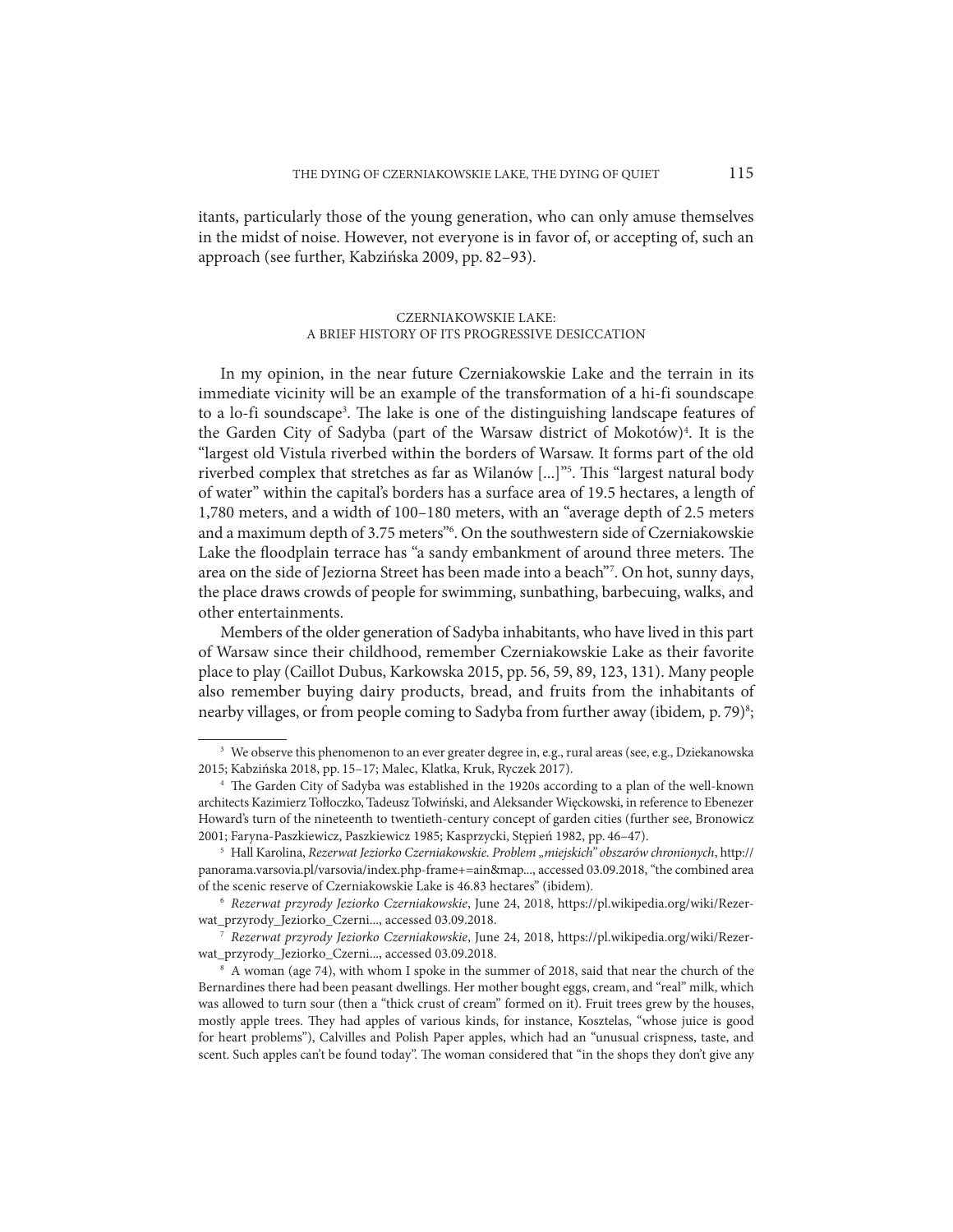or they remember elements of the landscape (a ditch, a tree, the flowers in home gardens, the lake, cultivated fields, stacks of grain, the poppies and cornflowers growing in the grain fields, the cows feeding in the meadows)<sup>9</sup>. The sounds remembered from childhood include the sound of parents calling to children to leave their play in the courtyard and come home for lunch or dinner (ibidem, p. 73), the voice of a knifegrinder hawking his services (ibidem, p. 79), and the clip-clop of a horse pulling a wagon over the cobblestone streets (ibidem). One person remembered the "rumble of a bus standing at the bus terminal near the house. The batteries were weak, so the driver did not turn the engine off at the stop. The motor rumbled loudly. The shrill sound of the sewage truck was worse, though; it always came at the break of dawn and brought all the inhabitants to their feet" (ibidem, p. 89). Every so often, the whistle of a steam engine pulling train cars would be heard in the Garden City. This was the "famous Wilanów «choo-choo»", which traveled "through field and meadow as far as Plac Unii Lubelskiej" (Wrzeszcz 2000, p. 33)<sup>10</sup>. The sounds coming from the tennis courts are still characteristic of Sadyba. Sometimes the courts were used in the very early morning, rousing the neighbors. What for some was a game, a recreation, for others caused annoyance and lack of sleep $11$ .

In the interwar period, floods were still a frequent phenomenon as a result of heavy rains and the Lake's connection with the waters of the Vistula, which was only around two kilometers away<sup>12</sup>. Now the level of water in the lake has been systematically declining for many years. The lake is drying and being overgrown at lightening speed. According to Michał Wasilewicz of the Department of Biology and Environmental Engineering of the Warsaw University of Life Sciences (cited by Michał Wojtczuk), humans are to blame. "It began in 1873 already. At that time, the banks of the Vistula were regulated in order to build a water intake for the emerging Warsaw

information about the kind of apple. What is sold is simply «apples»" I said that the sellers in bazaars and small shops place the name of the apple variety in the box with the apples. I also confirmed that in large shops there is no such practice. Another woman, who as a child used to come to Sadyba from another district of Warsaw to visit her uncle's family in the 1950s, also remembered the orchard fruit, the delicious Paper apples, the peasant huts where dairy products could be bought, the meadows by the lake, and the trees growing thickly in the Garden City of Sadyba. This same woman said that where Konstancińska Street is now located there was a field of cabbage in her childhood. Many older people observed that in the past Czerniakowskie Lake was not overgrown as it is at present. I conducted the conversations during the course of research on the subject of "Quiet and Noise in the City Space: Warsaw's Sadyba and Its Vicinity" (research project at the Institute of Archaeology and Ethnology of the Polish Academy of Sciences in 2017–2020).<br><sup>9</sup> For the connection between sounds, memory, and experience, see, e.g., Stanisz 2017, p. 3.

<sup>&</sup>lt;sup>10</sup> Another interlocutor (age 74) also remembered the bygone train that ran between Wilanów and Plac Unii until the 1960s. 11 Urzykowski Tomasz, June 8, 2008, Oficerska Sadyba i Miasto Ogród Czerniaków, http://warszawa.

wyborcza.pl/warszawa/1,89378,5193535.html, pp. 25–26, accessed December 07.12.2017.

<sup>&</sup>lt;sup>12</sup> Ekspertyza – bilans wody Jeziorka Czerniakowskiego w Warszawie, 2009, Dariusz Górski, Katedra Inżynierii Wodnej i Rekultywacji Środowiska SGGW, Warsaw, www.mokotow.waw.pl/mokotow/web/ uploads/pub/pages/page\_366/text\_images/Ekspertyza..., p. 4, accessed 01.10.2018. The authors refer, among others, to Gumiński, Jasińska, Kobendza 1925.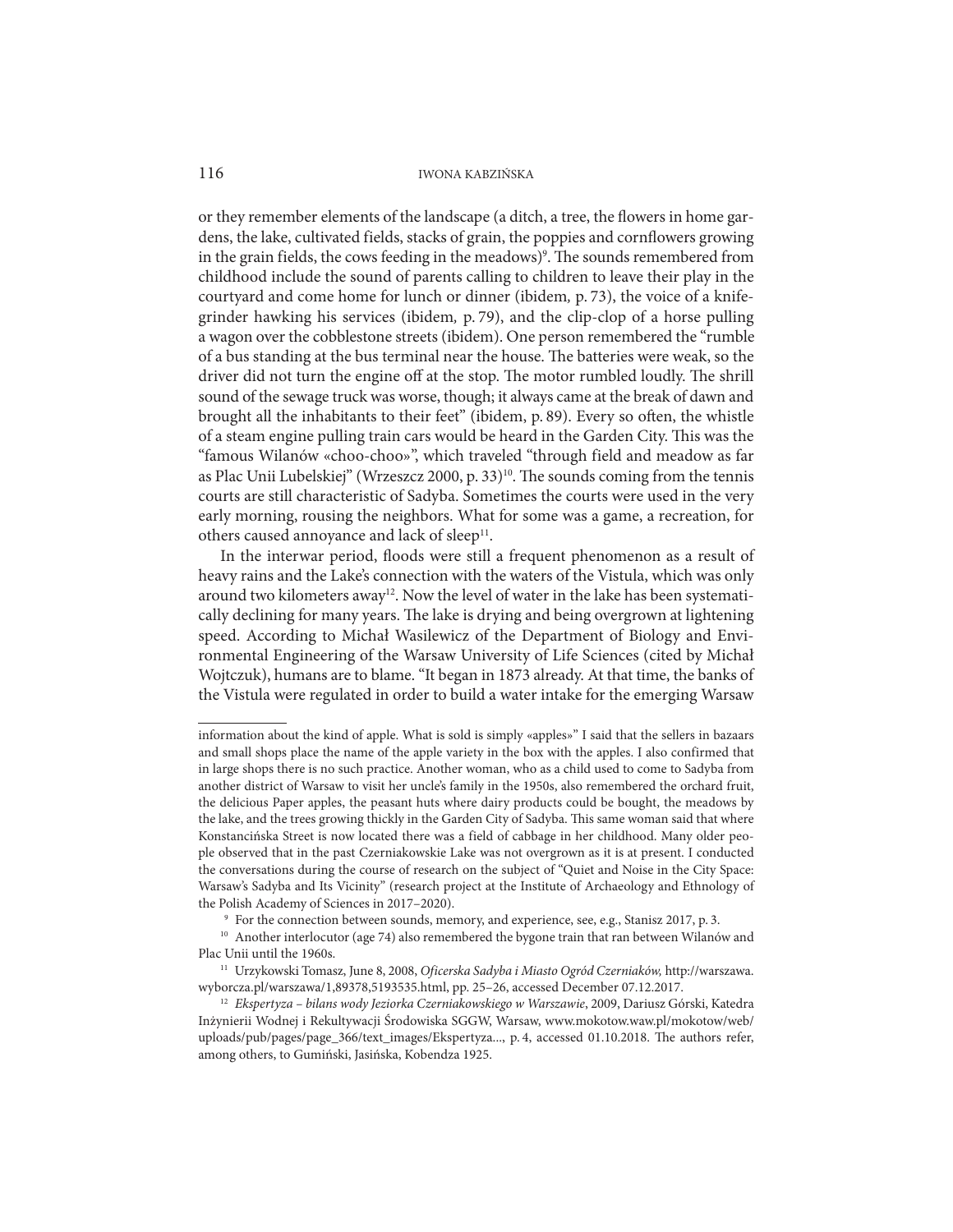water mains system. Earlier the river had divided into several branches, one of which had become the lake. When the Vistula was regulated it was separated from the lake by nearly a kilometer and a half, and thus the lake was no longer fed by the river"13.

In the 1920s, "[flood] dike[s] were built on the Siekierkowski Loop"14. Today the body of water is supplied chiefly by groundwater. In the 1960s and 1970s the course of the groundwater was cut by mains serving the apartment housing settlement on Bernardyńska street"15. Part of the underground water is diverted and does not return to the lake16. Another cause of the lake's desiccation is the "lowering of the Vistula corridor. Over the course of 120 years, the bottom has lowered by as much as four meters. Among other things, this is the result of selling river sand for construction"17. "Today, the groundwater runs more deeply than in the past"18. The near vicinity of the Siekierki Hydro-Electric Plant is not beneficial for the lake<sup>19</sup>. The power station was built in 1961, on "wetlands, and in order to ensure the stability of the buildings, water drains work full time there to get rid of the water. They drain the ground waters, which instead of flowing to the lake are thrown into the Vistula"<sup>20</sup>. The drying of the lake, the overgrowth of its banks, and the worsening quality of the water is also caused by drought, "the illegal connection of sewage mains to the storm drain network, and [...] the permeability of the sewage system"<sup>21</sup>. The waters of the lake have a "high, sometimes extremely high, concentration of nitrogen and phosphorous. Given the lack of oxygen in the lower layers of water, these compounds form excellent conditions for the growth of algae"<sup>22</sup>. For a long time, the lake has been systematically polluted by illegal sewage outlets<sup>23</sup>; it has become a garbage dump; "fish poaching"<sup>24</sup>

<sup>18</sup> Ibidem, cf. Ekspertyza - bilans wody Jeziorka Czerniakowskiego w Warszawie, 2009, Dariusz Górski, Katedra Inżynierii Wodnej i Rekultywacji Środowiska SGGW, Warsaw, www.mokotow.waw.pl/ mokotow/web/uploads.pub/pages/page\_366/text\_images/Ekspertyza..., p. 4, accessed 01.10.2018; Hall Karolina, Rezerwat Jeziorko Czerniakowskie. Problem "miejskich" obszarów chronionych, http://panorama. varsovia.pl/varsovia/index.php-frame+main&map..., accessed 03.09.2018.

<sup>19</sup> Rezerwat przyrody Jeziorko Czerniakowskie, June 24, 2018, https://pl.wikipedia.org/wiki/Rezerwat\_przyrody\_Jeziorko\_Czerni..., accessed 03.09.2018. 20 Wojtczuk Michał, May 29, 2017, Jeziorko Czerniakowskie wysycha! Bez zasilania po prostu zniknie,

http://warszawa.wyborcza.pl/warszawa/7,54420,21877967,jeziorko..., accessed 03.09.2018.<br><sup>21</sup> Raport SGGW – Wysychanie Jeziorka Czerniakowskiego radykalnie przyspieszyło, October 17, 2016,

Wydział Budownictwa i Inżynierii Środowiska SGGW, Warsaw. The report was prepared by a team under the direction of Michał Wasilewicz, www.sadyba24.pl/component,/k2/item/1400-tylko-u-nas-raport-SGGW-wysychanie-jeziorka-czerniakowskiego-radykalnie-przyspieszyło, accessed 11.12.2017.

22 Ibidem.

<sup>23</sup> Jeziorko Czerniakowskie wysycha! Jeśli nie będzie zasilane w wodę to zaniknie!, February 27, 2017, https://imokotow.pl/artykul/jeziorko-czerniakowskie/139753, accessed 04.10.2018.

<sup>24</sup> Jeziorko Czerniakowskie wysycha! Jeśli nie będzie zasilane w wodę to zaniknie!, https://imokotow. pl/artykul/jeziorko-czerniakowskie/139753, accessed October 4, 2018.

<sup>&</sup>lt;sup>13</sup> Wojtczuk Michał, May 29, 2017, Jeziorko Czerniakowskie wysycha. Bez zasilania po prostu zniknie, http://warszawa.wyborcza.pl/warszawa/7,54420,21877967,jeziorko..., accessed 03.0.2018. 14 Ibidem.

<sup>15</sup> Ibidem.

<sup>16</sup> Ibidem.

<sup>17</sup> Ibidem.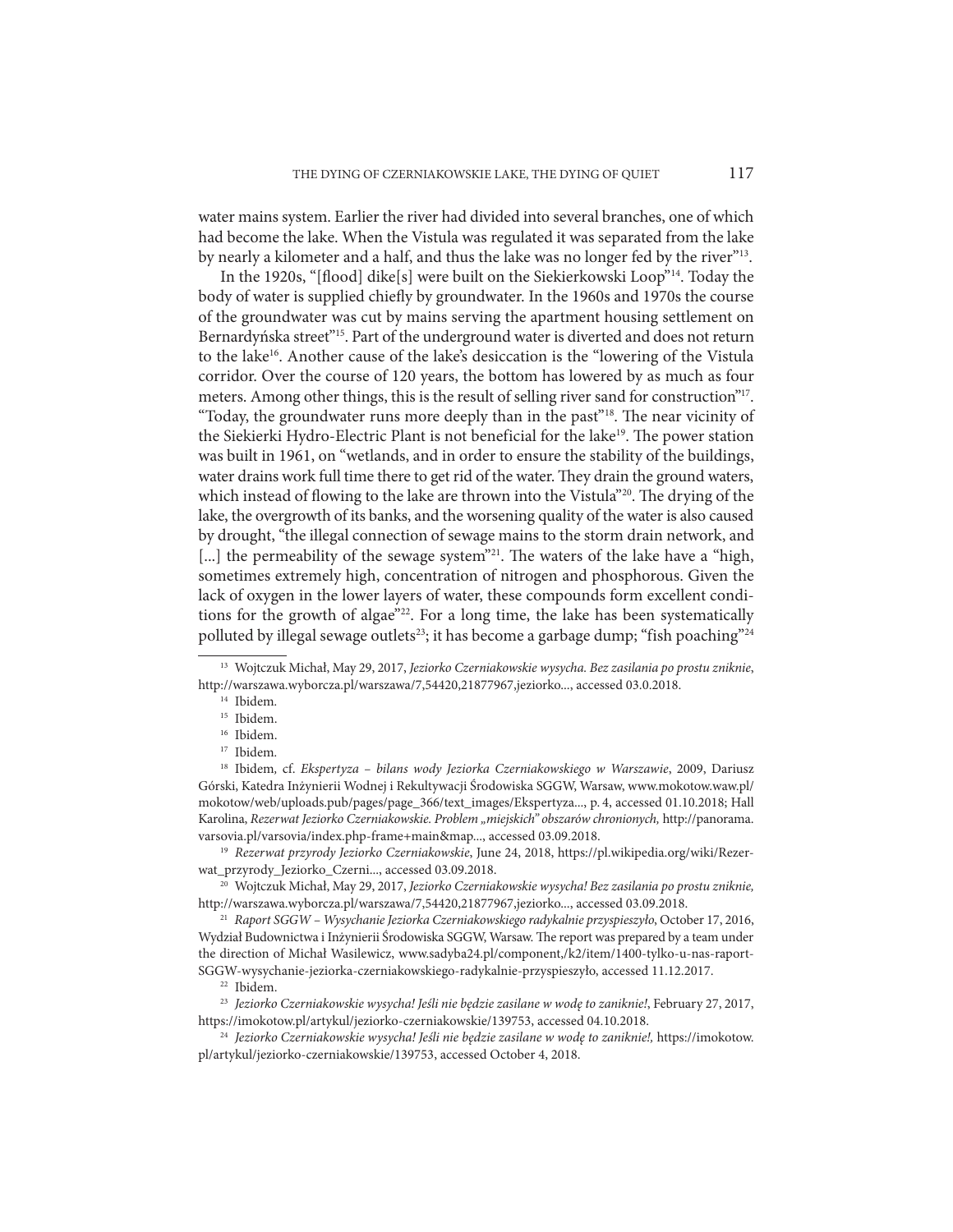has become a common sight. Various plans for saving the lake have been produced, but the cost of implementing them is very high. Scientists are also not in agreement as to which method would be the most effective<sup>25</sup>.

A segment of the population of the Garden City of Sadyba blames the drying of the lake on the construction of housing settlements in its vicinity<sup>26</sup>. In the 1970s, the Bernardyńska housing settlement<sup>27</sup> was erected on the meadows between Powsińska Street and Czerniakowskie Lake. Toward the end of the 2000s, a settlement of sixstory houses with underground garages<sup>28</sup> was built "just beyond the border of the nature preserve of Czerniakowskie Lake, but within its immediate environment"29. The investment proceeded in spite of numerous protests, including by ecologists and part of Sadyba's inhabitants<sup>30</sup>. Above all, the protesters criticized the plan to build

<sup>26</sup> Jeziorko Czerniakowskie wysycha! Jeśli nie będzie zasilane w wodę, to zaniknie!, February 27, 2017, https://mokotow,pl/artykul/jeziorko-czerniakowskie/139753, accessed 04.10.2018. On June 16, 2018, I took part, with over a dozen other people, in a walk along Bernardyńska Street organized by the Garden City of Sadyba Association. One of the participants remembered that in the period when the Bernardyńska settlement was built, the canals that then existed were filled in. The result was the drying of the lake, which was deprived of its natural inflows of water. A man added that the connection of the lake with the Wilanów Canal has not been cleaned for years, and this has also contributed to the systematic lowering of the water level in the lake. A 75-year-old woman, with whom I had spoken in the summer of 2018, said that "the Lake was connected with the Vistula. The level of the water was high; when the Bernardyńska settlement began to be built, the water began to dry up. The surface of the lake decreased. The canals that were filled in reached as far as the ZUS building [currently the ZUS – The Social Insurance Institution – building is located on the intersection of Czerniakowska Street and Trasa Siekierkowska – I.K.], melioration work was conducted".

<sup>27</sup> The meadows on which the housing settlement was built "must surely have remembered the village of Czerniaków, which existed in this area from medieval times. [...] From today's perspective, the impression might be received that time was especially kind to this place, leaving it unchanged for nearly 300 years. At the time of the outbreak of the Second World War civilization had practically not reached here; and Sielce, which neighbored Czerniaków, seemed to be the last outpost of the city. Further, in the direction of Wilanów, there was an almost unbroken extent of solely fields and meadows" (Habrat 2018 p. 12; see also Warszawa naszych pradziadków..., reprint s.n., pp. 236, 268–269; Szwankowski 1970, pp. 9, 31, 33).

<sup>28</sup> Rezerwat przyrody Jeziorko Czerniakowskie, June 24, 2018, https://pl.wikipedia.org/wiki/Rezerwat\_przyrody\_Jeziorko\_Czerni..., accessed 03.09.2018.<br><sup>29</sup> Rezerwat przyrody Jeziorko Czerniakowskie, June 24, 2018., https://pl.wikipedia.org/wiki/Rezer-

wat\_przyrody\_Jeziorko\_Czerni..., accessed 03.09.2018.<br><sup>30</sup> It should be stressed that not all the inhabitants of this part of the capital were against the said

investment. Martyna Stysło, on the basis of her own research conducted in February 2010 near Czerniakowskie Lake, gives an account of the many different attitudes she encountered. I will quote here some of the responses: "Actually that whole building doesn't bother me. Finally someone is doing something

<sup>25</sup> See, e.g., Raport SGGW – Wysychanie Jeziorka Czerniakowskiego radykalnie przyspieszyło, Octo ber 17, 2016, Wydział Budownictwa i Inżynierii Środowiska SGGW, Warsaw, www.sadyba24.pl/component,/ KZ/ite,/1400 – tylko-u-nas-raportpsggw-wysychanie-jeziorka-czerniakowskego-radykalnie-przyspieszyło, accessed 11.12.2017; See also: http://mokotow.waw.pl/strona-363-ekspertyzy\_i\_publikacje.html, accessed 11. 12. 2017; see also: Ekspertyza – bilans wody Jeziorka Czerniakowskiego w Warszawie, 2009, Dariusz Górski, Katedra Inżynierii Wodnej i Rekultywacji Środowiska SGGW, Warsaw, www.mokotow.waw.pl/ mokotow/web/uploads/pub/pages/page\_366/text\_images/Ekspertyza, accessed 01.10.2018; Wojtczuk Michał, May 29, 2017, Jeziorko Czerniakowskie wysycha! Bez zasilania po prostu zniknie, http://warszawa. wyborcza.pl/warszawa/7,54420,21877969,jeziorko..., accessed 03.0.2018.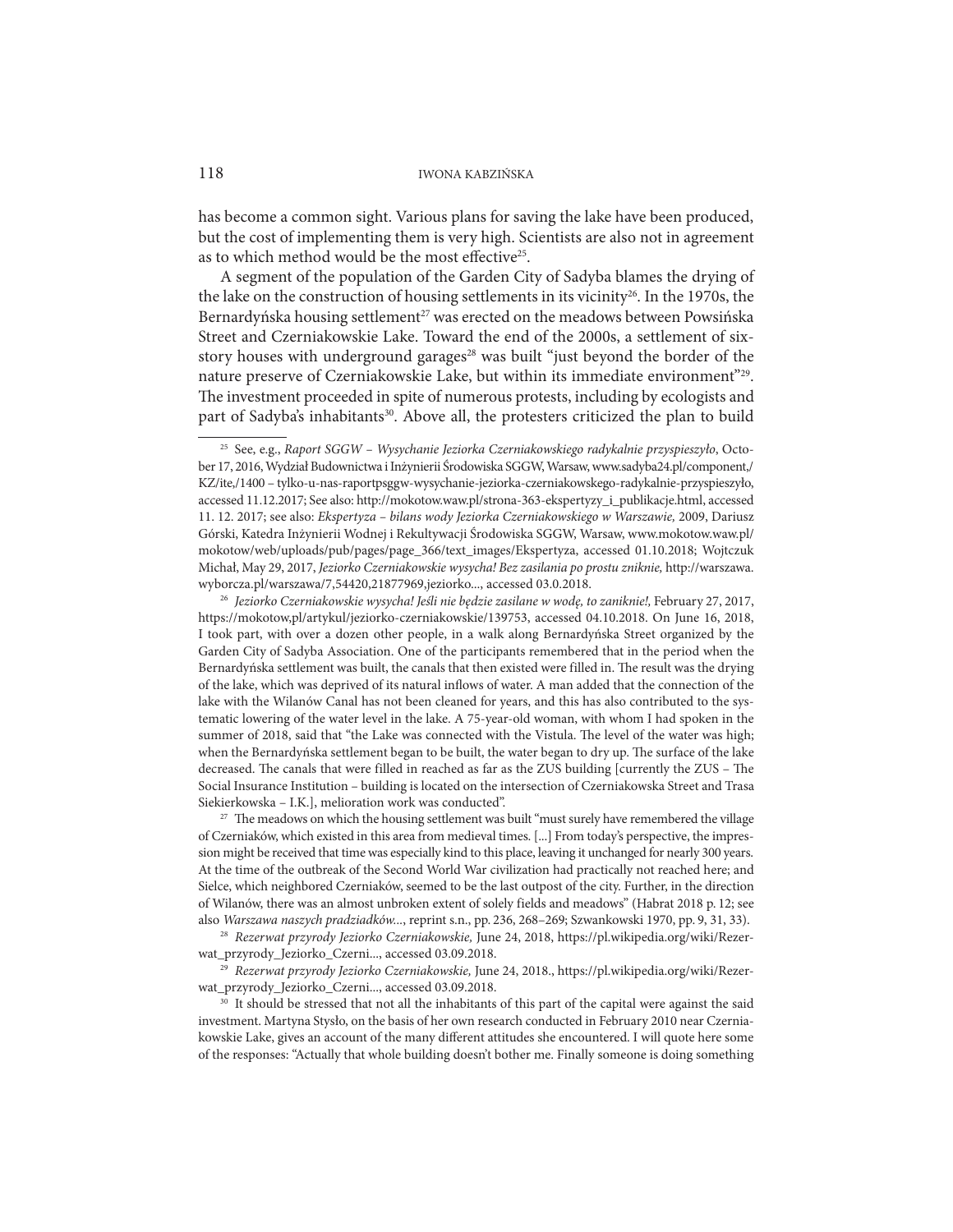dual-level underground garages. There were fears that it would have a negative impact on the nearby lake $31$ . The protests were supported by, among others, the members of the Committee for Spatial Planning and Environmental Protection of the District of Mokotów<sup>32</sup> and persons representing the Green Mazovia Association<sup>33</sup>.

On February 18, 1987, on the basis of an order of the Minister of Environmental Protection and Natural Resources, Czerniakowskie Lake was recognized as a nature preserve, subject to protection<sup>34</sup>. On May 18, 2012, "order no. 9 of the regional director of environmental protection in Warsaw [...] on the question of establishing a plan for the protection of the «Czerniakowskie Lake nature preserve»" appeared in the Administrative Journal of the Voivodeship of Mazovia (position 4195) (Administrative Journal..., p. 1, para. 1). Annex no. 1 to the order lists various types of threats – potential and extant, internal and external – to Czerniakowskie Lake. The existing threats include "anthropopressure, comprising especially the destruction of the vegetation along the banks, the disturbance of birds, the destruction of their nesting places by people and dogs, the dumping of garbage in the reserve terrain, uncontrolled ingress to the reserve [...]" (ibidem). The potential threats were "the construction of new technical infrastructure within the reserve due to the pressure of housing construction in the surrounding areas" (ibidem).

The Plan for the Protection of Czerniakowskie Lake Nature Preserve is supposed to be in force for twenty years (Administrative Journal..., p. 1, para. 1), that is, until the year 2032. If by that time effective action has not been taken to stop the degradation of the lake and slow the negative processes, the Lake will become an "algae-laden pond", or will "simply disappear"35.

with that overgrown meadow. After all the building will be attractive and modern. And as to the Lake... since we, the inhabitants of Bernardyńska Street, have not wrecked the lake in the course of thirty years, what will one more apartment building change?" (woman, age 28). "The Bernardyńska settlement is behind the whole affair, obviously. They always had peace and quiet out their windows, and now's there's a construction site. No one wants noise or commotion" (Stysło adds that these were the statements of two young fellows). "Unfortunately, it's already a lost cause. I was at the informational meeting about the consequences connected with the construction of these buildings. I was very interested in the matter. I don't want the reserve to suffer. In addition, I'm really fond of these meadows – I used often here often with my dog" (man, age 37). Stysło Martyna 2010, Jak uratować Jeziorko Czerniakowskie?, https://www. edutuba.pl/2010/Jak\_uratowac..., accessed 10.10.2018. 31 Wojtczuk Michał, November 19, 2009. Apartamentowiec nad jeziorkiem, http://www.domiporta.

pl/poradnik/1,126867,7269834,Apartamento..., accessed 03.09.2018.

<sup>32</sup> Ibidem.

<sup>&</sup>lt;sup>33</sup> Jaszczuk Witold, Klepaczko Agata, November 19, 2009, Konflikt wokół zabudowy okolic Jeziorka Czerniakowskiego, http://zm.org.pl/?=jez\_czerniakowskie-kalendarium, accessed 05.09.2018; See also, ibidem, pp. 2–4, 6–7, 12.

<sup>34</sup> Rezerwat przyrody Jeziorko Czerniakowskie, June 24, 2018, https://pl.wikipedia.org/wiki/Rezer-

wat\_przyrody\_Jeziorko\_Czerni..., accessed 03.09.2018. 35 Wojtczuk Michał, May 29, 2017, Jeziorko Czerniakowskie wysycha. Bez zasilania po prostu zniknie, http://warszawa.wyborcza.pl/warszawa/7,54420,21877967,jeziorko... accessed 03.09.2018. A man of around 50 years of age with whom I spoke in the summer of 2017 blamed the state of the lake on officials, who claim that the drying of the lake is a normal process and thus they make no effort to slow or stop the phenomenon.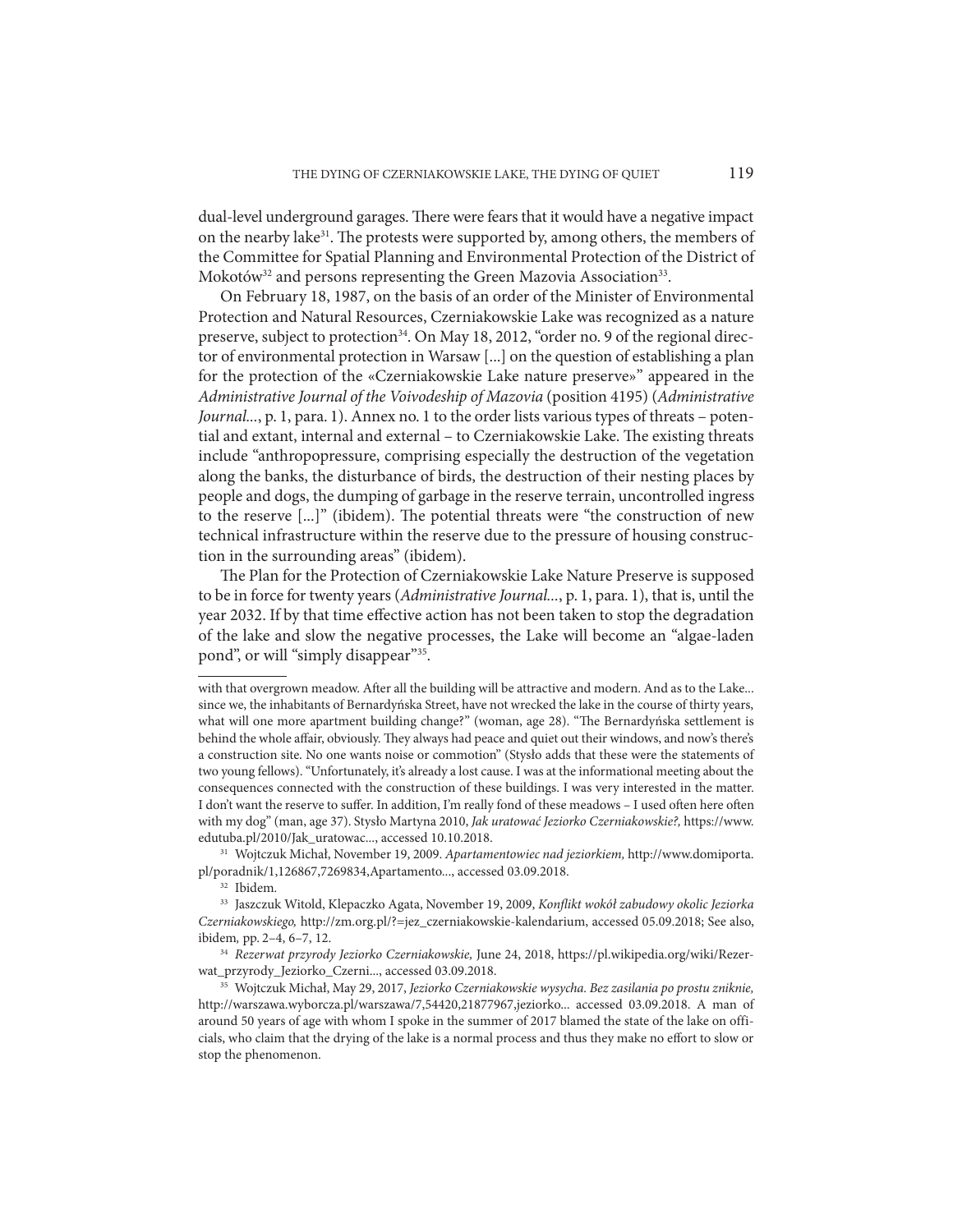In the spring of 2018 the Land Management Plan for Southern Czerniaków (part of the district of Mokotów) was presented to Warsaw inhabitants. It evoked numerous controversies. A segment of the Warsaw population addressed a petition to the Governor of Mazowieckie Province, reminding him that Czerniakowskie Lake is located on the "lands of a nature reserve [...] [in which] there are many varieties of trees and shrubs, as well as providing protection for several tens of kinds of birds"36. The authors of the petition emphasized that "they want to undertake an attempt to save this as-yet-untouched enclave of wild nature, before approval [...] of the [abovementioned plan], which could lead to the degradation of the environment in that area"37. It was another in a series of protests against the construction of housing, "office buildings and apartment buildings" in the vicinity of Czerniakowskie Lake, which was supposed to "fill" the "green «hole in the city»"<sup>38</sup>.

The areas in the vicinity of the lake have been attracting the attention of investors for years. For instance, there are plans to build a complex called "Libretto Park", with a combined area of 100,000 square meters, at the intersection of Czerniakowska Street and Trasa Siekierkowska. It would have a multi-story office building with underground garages for 1,800 cars (Ilnicki 2017, p. 9). Mariusz Ilnicki claims that the effect of the investment would be, among other things, "a significant intensification of traffic and a problem with parking" (ibidem). At the same time, he emphasizes that the "development of service infrastructure" should be expected, as well as the "vitalization of the area that is today cut in two by the [Siekierkowska] motor route" (ibidem). He does not mention the impact of investments on the natural environment (the underground garage and the growth in the levels of fuel exhaust will undoubtedly hasten the process of Czerniakowskie Lake's desiccation). He also does not mention noise and its consequences (see also Ilnicki 2018)<sup>39</sup>.

If the above-mentioned plans are implemented, the Bernardyńska settlement, neighboring the Garden City of Sadyba, which was established in the interwar period, can expect large changes. New "multi-family" buildings will appear in its vicinity<sup>40</sup>. Space for the "little Sadyba bazaar", which is currently located on Konstancińska

<sup>36</sup> Mieszkańcy nie chcą bloków wokół Jeziorka Czerniakowskiego, July 2, 2018, https://warszawa.tvp. pl/37903403/mieszkancy-nie-chca-blokow-wo..., accessed 03.09.2018. 37 Ibidem.

<sup>&</sup>lt;sup>38</sup> See, e.g., Plan zagospodarowania dzikich terenów Mokotowa. Będą kolejne biurowce?, January 13, 2015, https://www.muratorplus.pl/inwestycje/inwestycje-komercyjne/plan..., accessed 03.09.2018; Jaszczuk Witold, Klepaczko Agata, November 19, 2009, Konflikt wokół zabudowy okolic Jeziorka Czerniakowskiego, http://zm.org.pl/?=jez\_czerniakowskie-kalendarium, accessed 05.09.2018.

<sup>&</sup>lt;sup>39</sup> The problem of noise in the vicinity of Trasa Siekierkowska (including, among other places, the Bernardyńska settlement) is mentioned, for instance, in the Stanowiskou Zarządu Dzielnicy Mokotów w sprawie projektu miejscowego planu zagospodarowania przestrzennego Czerniakowa Południowego, of July 21, 2009; see Jaszczuk Witold, Klepaczko Agata, November 19, 2009, Konflikt wokół zabudowy okolic Jeziorka Czerniakowskiego, http://zm.org.pl/?jez\_czerniakowskie-kalendarium, pp. 8–9, accessed 05.09.2018. 40 Czerniaków Południowy – Przyjazne nowe miasto, na które nie ma pieniędzy, April 18, 2018, http://

www.sadyba24.pl/wiadomosci/item/1845-czerniakow-polud..., accessed 03.09.2018.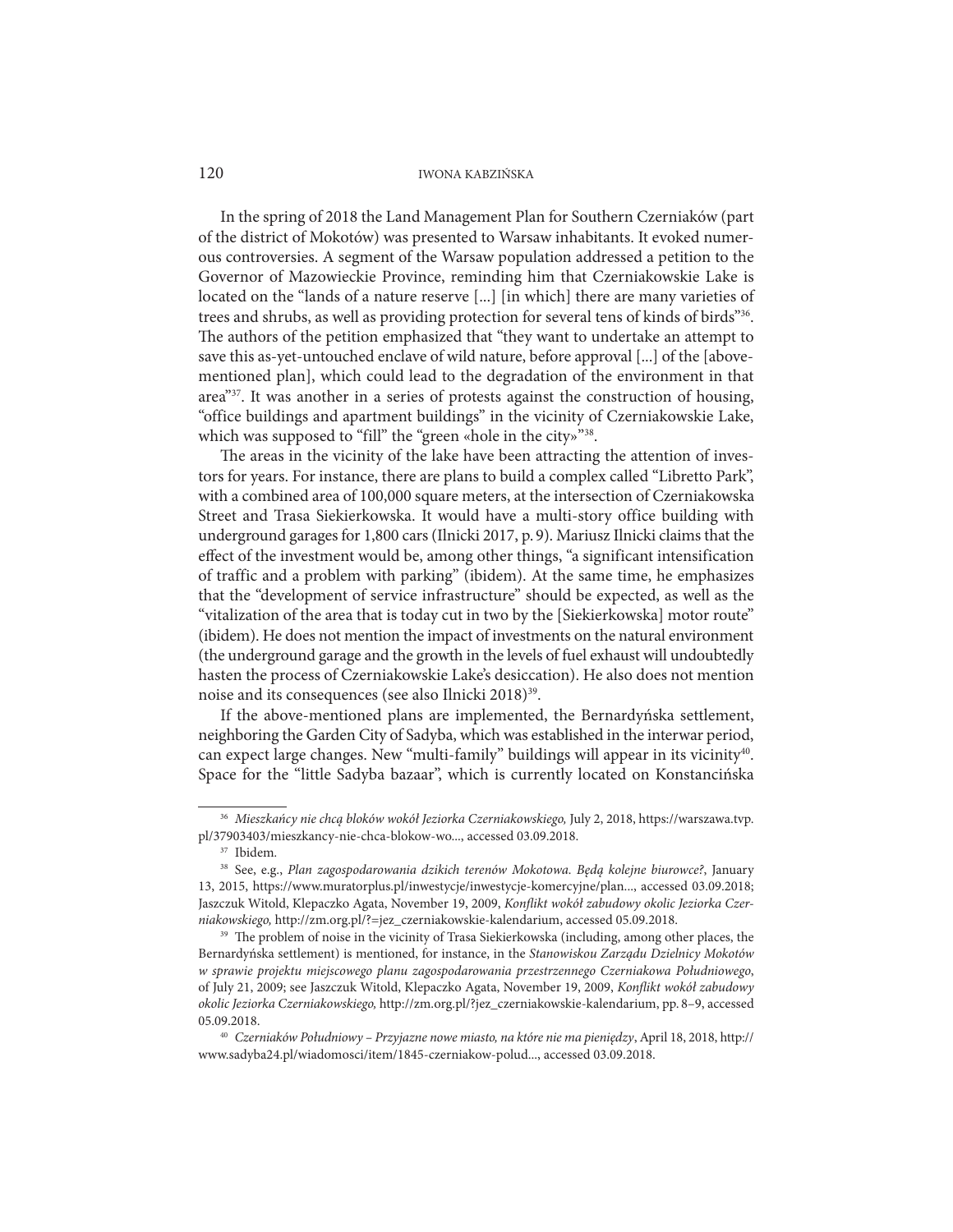Street, would be found near the historical Bernardine monastery<sup>41</sup>. How will the investment be received by the inhabitants of the housing settlement? What impact will the investment have on the monastery buildings?

In the summer of 2018 I spoke about the planned changes with five people living within the Bernardyńska housing settlement. Three of them were against the Land Management Plan for Southern Czerniaków. One man (around 70 years of age) mentioned the expected rise in the levels of exhaust and the creation of gigantic traffic jams (I should add that already today Powsińska and Czerniakowska streets have traffic jams at various hours, and almost every day there are traffic jams on the Wisłostrada and Trasa Siekierkowska roads). Two persons called attention to the rise in noise level. A man (around 50 years of age) spoke of the quiet that had charmed him when he moved to Bernardyńska from the center of the city. His joy had not lasted long, however. The quiet ended with the construction of the Trasa Siekierkowska road. Through the open window there is a constant noise of traffic. "At night it's hard to sleep, but when there are heat waves, it's hard to shut the window. So we suffer. It's worst in the summer". A 70-year-old woman mentions the noise reaching the apartments located in the buildings that form part of the Bernardyńska settlement and are located near Powsińska Street<sup>42</sup>. The same woman, and a 70-year-old man, say that the Plan should be implemented. In their opinion, progress can not be hindered. The city has to expand. There have to be new settlements, streets, shops – even if not everyone likes it. The protests of those who are upset by change should not be taken into account.

Some people worried about the condition of the lake, the declining water level, the increasingly striking overgrowth of the banks. These phenomena are ascribed primarily to construction (Trasa Siekierkowska, housing settlements). The plans that could contribute to saving the body of water were mentioned, although, in the opinion of two people, not everyone was interested in saving the lake. "They're waiting for the lake to dry up; then they'll be able to build what they want. We might not live to see it, but our children will live in such a devastated environment" (man, around 60 years of age). "They'll look at the lake in photos and films" (woman, around 70 years of age).

Like those protesting against the realization of the Land Management Plan for Southern Czerniaków, the interlocutors also pointed to the influence of various kinds of investments and other human activities on lowering the water in the lake, the

<sup>&</sup>lt;sup>41</sup> Ibidem, "Czerniaków was once the property of the Czerniakowski family, and then, after passing through various hands, in the seventeenth century belonged to the Lubomirski family, including to Great Marshal of the Crown Stanisław Lubomirski, who erected a beautiful church, [...] to which he brought a relic of St. Boniface, given to him by Pope Innocent XI, and which in 1694 he placed in the cellar of the church here" (Warszawa naszych pradziadków..., reprint, s.n., p. 269). By the Church of the Bernardines "on the first Sunday after May 14" indulgences, for which Varsovians came en masse, were given in honor of St. Boniface (ibidem).

<sup>&</sup>lt;sup>42</sup> The woman had moved to Bernardyńska from a villa district of Warsaw in the middle of the 1970s. In the beginning she was bothered by the noise, the impossibility of sleeping, of sleeping quietly. With time she grew accustomed. She sleeps with her windows open. Many of the people who visit her comment on the noise from the street. Some inhabitants of the settlement complain about the noise from the playground, the annoying sound of mowers, of leaf-blowing equipment, garbage trucks, and so forth.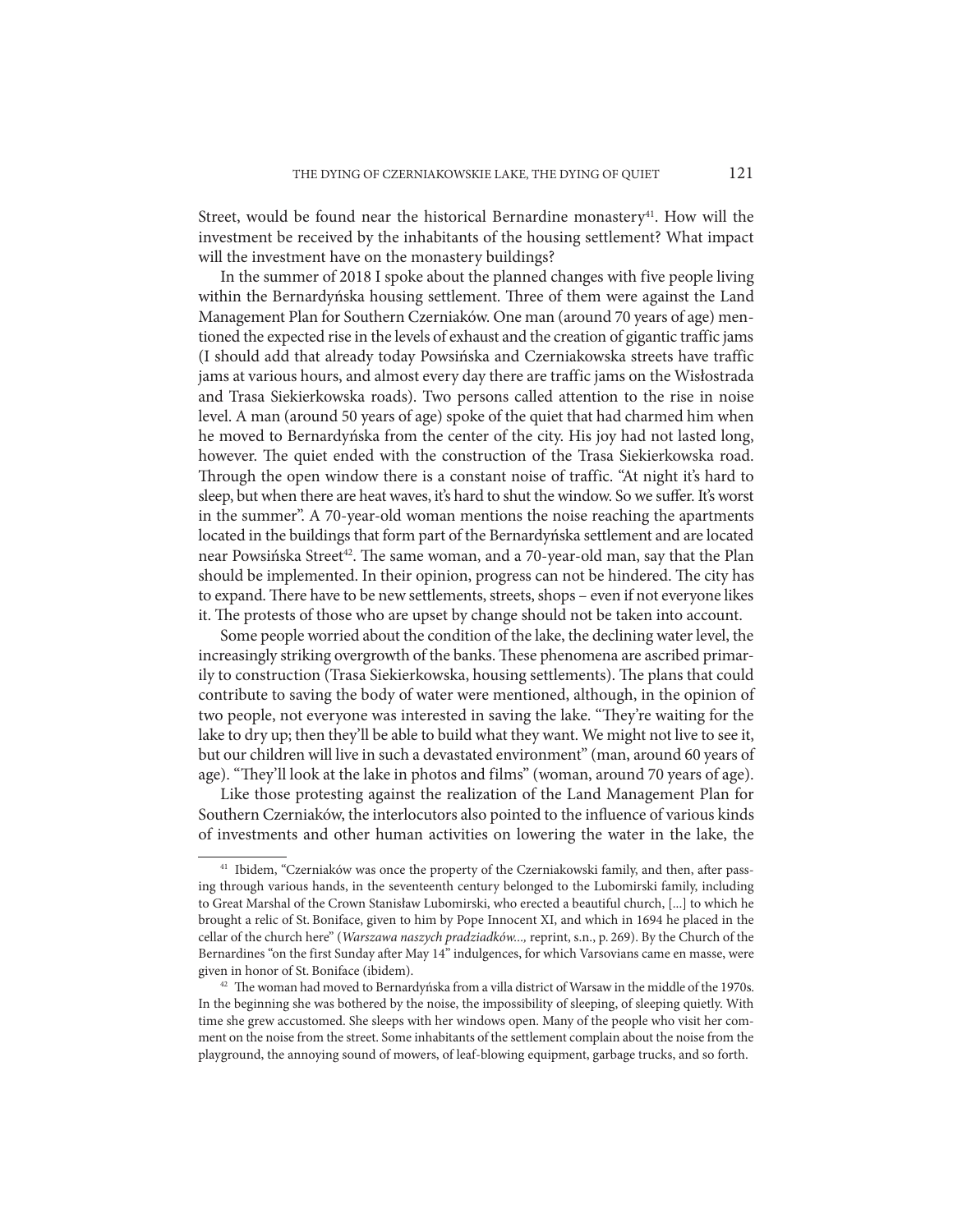overgrowth of vegetation, and the rising level of pollution, constituting a threat to the lake's unique flora and fauna<sup>43</sup>. The harmful bacteria and blue-green algae, which caused the temporary closing of the bathing area, were also mentioned<sup>44</sup>.

# WHY DO WE NEED A NATURE RESERVE?

There are twelve nature reserves in Warsaw. Until not long ago, access to seven of them was closed. Pedestrian traffic was possible in four reserves. In some, for instance, Kabacki Forest, bicycle traffic was also allowed. In the Czerniakowskie Lake reserve "walking is allowed only on designated trails; sunbathing and swimming, as well as amateur fishing, are also legal, as are horseback riding and dogs – in designated areas" (Chełmiński 2016, p. 3)<sup>45</sup>.

From a study conducted in the spring of 2008 by Marta Panek from the Biology Department of the University of Warsaw (on a sample of 444 people encountered on the banks of Czerniakowskie Lake), it emerged that 55% of those surveyed were interested in having the area of the reserve transformed into a sports and recreation terrain, 43% wanted above all to use the bathing area, 33% of those surveyed were interested in protecting nature, and 12% were for "combining the recreational function with protection of nature"46. Those in favor of "protecting the [Lake] in the form of a nature preserve" were chiefly older people and anglers<sup>47</sup>. "Only a few percent of those surveyed considered that Czerniakowskie Lake should not be protected at all"48. The largest percentage of people with such convictions (19%) were young people, between 16 and 20 years of age. Members of this age group "knew the least about

<sup>&</sup>lt;sup>43</sup> Even today, in spite of the great pollutedness of the lake and its progressing degradation, it is possible to come on signs of life. "[...] The vegetation is not overgrowing the lake equally, but in parts, which means that underwater there are green corridors, like in a labyrinth. Quite a bit of the greenery, along with the duckweed create something on the order of floating islands. There are masses of fish. Unfortunately, they are not wary enough, even the pike", Odkryli wielobarwny świat i życie w głębinach Jeziorka Czerniakowskiego, September 18, 2016, http://www.sadyba24.pl/component/k2/item/1349 odkryli-wieloba..., accessed 11.12.2017. These words were written by Piotr Kowalski, chairman of the Wanda underwater scouts' club, who took unique photos beneath the surface of the lake.

<sup>&</sup>lt;sup>44</sup> In the opinion of Dr. Jerzy Solon of the Institute of Geography and Land Management of the Polish Academy of Sciences, who studied the reserve in 2010, the degree of degradation is so significant that "emphasizing the richness of the area's flora and fauna [...]" must be relinquished (ibidem). 45 I would add that swimming is possible solely in a designated area, that is, a guarded swimming

area. In other places there are signs prohibiting bathing, but the prohibition is not respected. It is the same with the prohibition against drinking alcohol by the lake, against barbecue grills, and against walking dogs off-leash and without a muzzle.

<sup>46</sup> Użytkownicy Jeziorka chcą rekreacji, a nie rezerwatu – zaskakujące wyniki badań, July 22, 2014, http://www.sadyba24.pl/wiadomosci/item/576-uzytkownicy-jeziork..., accessed 26.11.2017. The majority of people come to the lake in order to "rest passively by the beach or in the grass" or to walk (ibidem).

<sup>47</sup> Ibidem.

<sup>48</sup> Ibidem.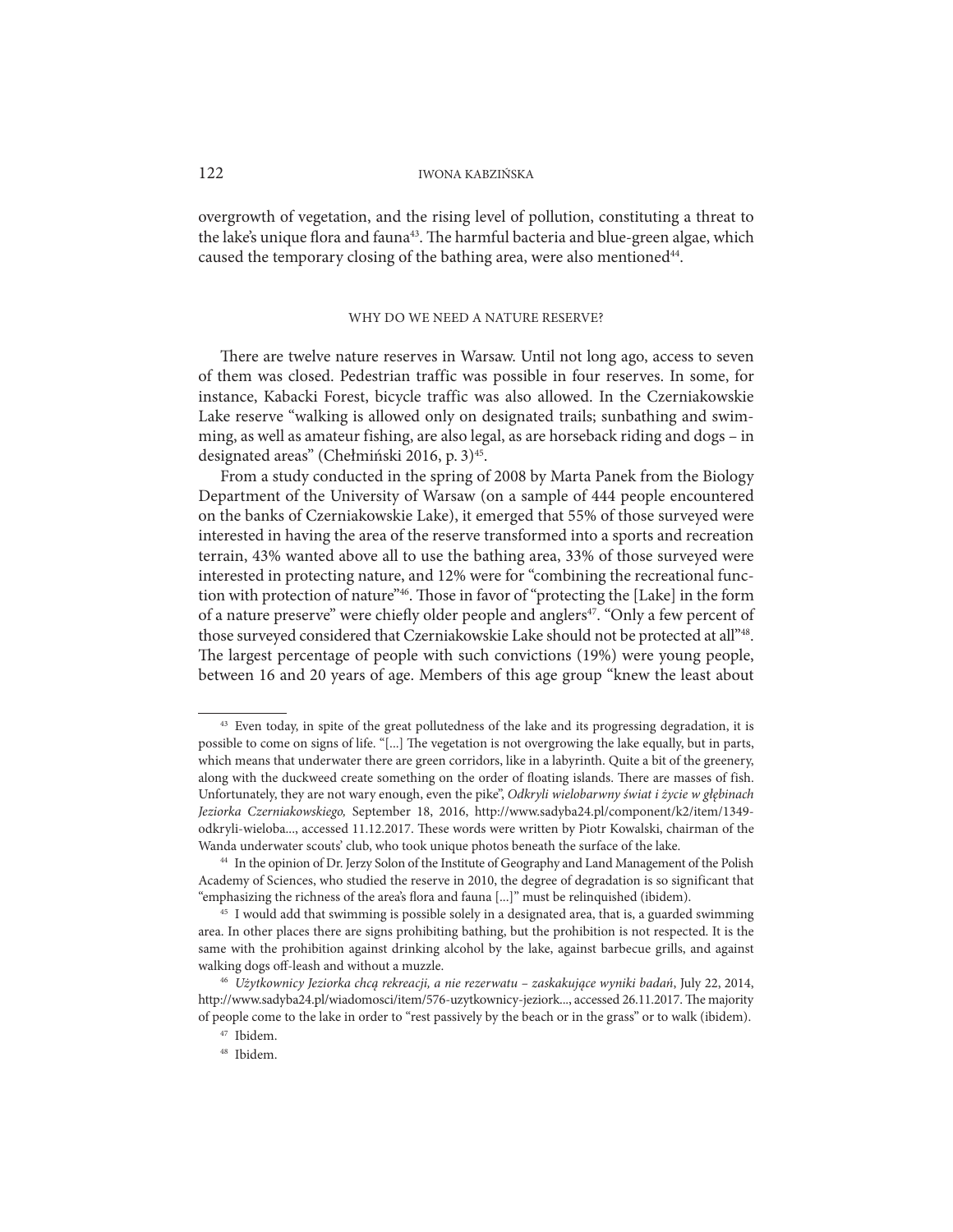the form of protection in force for Czerniakowskie Lake. Most [of them] [...] were convinced that there was a lack of any kind of legal protection"49. Panek claims that:

[...] there is a large difference between what the users of the Lake declare publicly during anti-developer actions, with the threats to the land they perceive (loss of water, construction), and how they actually make use of the reserve<sup>50</sup>.

The majority (65%) of those surveyed were aware of disadvantageous changes, especially the growth in levels of pollution. Decidedly fewer people pointed to "lowering of the water levels, and destruction of vegetation and frightening birds"51.

The above-cited article mentions that in the course of three years the water level of the lake has dropped by 25 centimeters<sup>52</sup>. It was noted that "to this time the blame for this state of affairs was placed on administrative officials, who allowed construction in the area and did not take visible activities to increase the inflow of water"53. It would seem, however, that the cause of certain changes within the reserve are also due, or could be due, to the "actual behavior and preferences of the lake's users"<sup>54</sup>.

A large number of the respondents did not feel any sense of responsibility in regard to Czerniakowskie Lake and the areas in its immediate vicinity. They also did not take responsibility for their behavior and its negative impacts on the natural environment. They were aware, for instance, that there was a prohibition against lighting campfires on the reserve, and that it is forbidden to walk dogs without a muzzle, but they did not feel obliged to observe these regulations<sup>55</sup>. In the opinion of the study's author, "Czerniakowskie Lake nature reserve is threatened by the drop in the water level, excessive pressure from recreational uses, and construction on nearby land"56. In my view for persons with such attitudes, consumption seems more important than preservation of a unique reserve area and its environs for coming generations.

In February 2010, Martyna Stysło, whom I quoted above, asked sixty persons (13 to 17 years of age) the question "What should be done with the areas around Czerniakowskie Lake?"57 The respondents had the following choice of answers: (1) "nothing", (2) "expand the surrounding area and protect it better", (3) "create a recreational area", or (4) "build housing settlements"58. The majority (29 persons, that is, 48%) stated that the area surrounding the lake should be "protected, that is, leaving it as natural as possible"59. 35% (21 of the respondents) were in favor of creating "many

<sup>49</sup> Ibidem.

<sup>50</sup> Ibidem.

<sup>&</sup>lt;sup>51</sup> Ibidem. What percentage of the respondents formed this group is not given.

<sup>52</sup> Ibidem.

<sup>53</sup> Ibidem.

<sup>54</sup> Ibidem, emphasis mine – I.K.

<sup>55</sup> Ibidem.

<sup>56</sup> Ibidem, emphasis mine – I.K.

<sup>57</sup> Stysło Martyna, 2010, Jak uratować Jeziorko Czerniakowskie?, https://www.edutuba.pl/2010,Jak\_ uratowac..., p. 20, accessed 10.10.2018.

<sup>58</sup> Ibidem.

<sup>59</sup> Ibidem.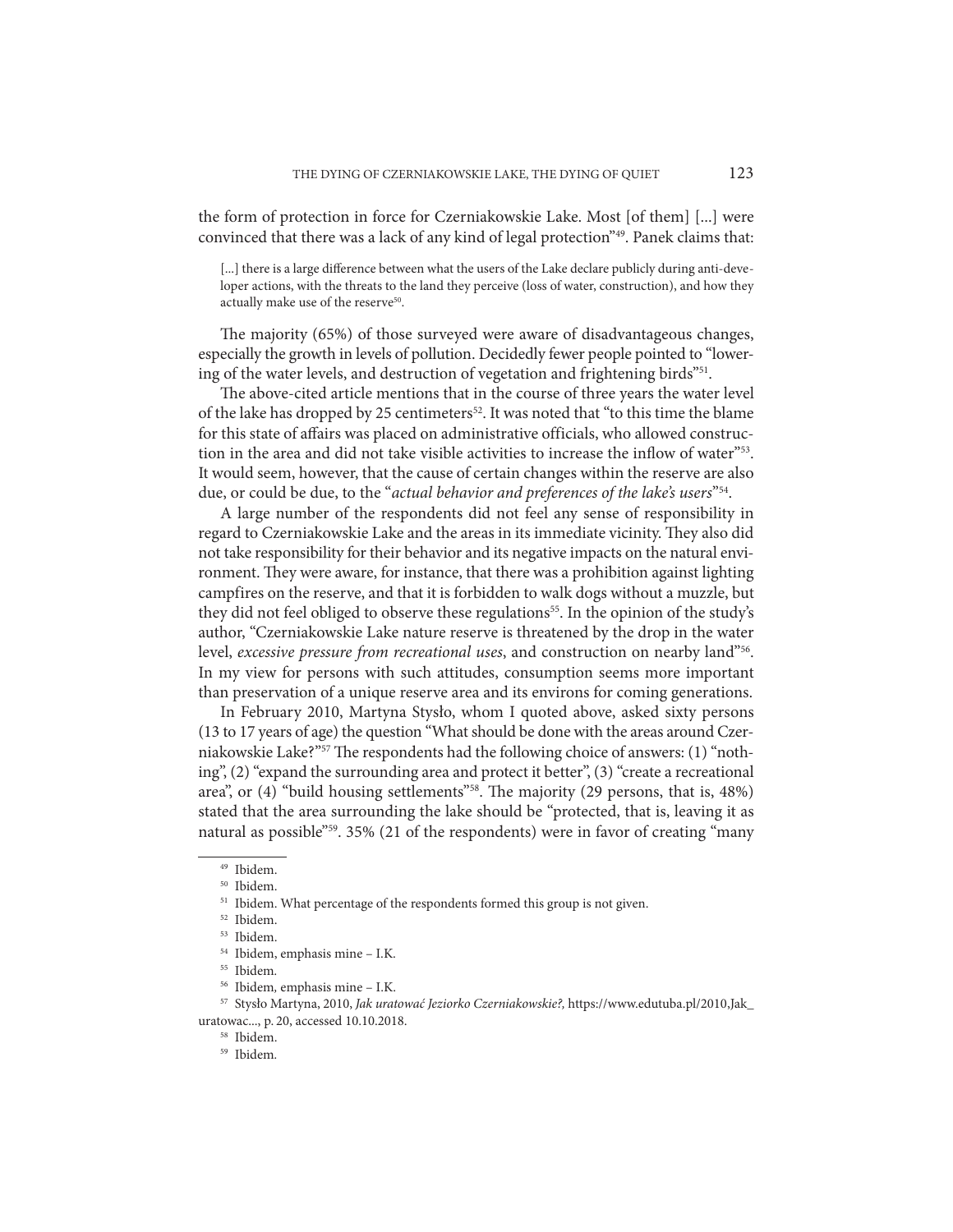recreational places – courts, playing fields, a swimming pool, a park, perhaps a ministadium"<sup>60</sup>. 12% (7 persons) considered that "the grounds around the reserve should be left as they are"61. In the opinion of 5% of the participants (3 persons), "constructing apartment buildings is the best way to manage the space"<sup>62</sup>.

In June 2018, a round of public consultations was begun with the aim of determining what the inhabitants of Mokotów want, including in relation to the environs of Czerniakowskie Lake. "[H]ow should this area look and what should be changed to make it a showpiece of the [...]" district? (Konsultacje 2018, p. 4). It was stated that the land by the Lake should be "adapted to the needs of the inhabitants" (ibidem); it was promised that the voices of those participating in the consultations would be taken into account in choosing of the "form of recreation suited to the place" (ibidem). When I read about this consultation, I wondered what the outcome would be, what proposals for change would be advanced, and how their implementation would affect the state of the areas by Czerniakowskie Lake and the lake itself. Would they contribute to the increase of noise? Would the respondents, like the participants in the survey conducted by Stysło, want to see the construction of "courts, playing fields, a swimming pool, a park and/or a mini-stadium"? Would there be proposals for the organization of discotheques and open-air concerts, during which the decibel levels would decidedly exceed the acceptable norms, and would the hi-fi soundscape be replaced by a lo-fi soundscape? Why was it considered that changes are needed? Who decided that it was necessary to introduce changes?

The public consultations, which were commissioned by the City of Warsaw's Sports and Recreation Center in the District of Mokotów, and conducted by the firm Pronobis Studio, were supposed to obtain an answer to the question "How should the area by Czerniakowskie Lake be changed?"63 The respondents had varying preferences for spending time on the beach by the lake. Members of the largest group (37%) were in favor of walks. The next largest groups preferred "meetings with friends and family (18%), swimming in the lake (12%), sunbathing (11%), engaging in sports (10%), and reading (8%)" (ibidem, p. 11). In the least numerous group (2%), the answers were categorized as "other" and included "fishing, observing nature, recording videos, working, and sailing" (ibidem). In answering "the question of what required improvement in the said area the respondents pointed, among other things, to [...] the state of benches, garbage disposal containers, lighting, sand, and the need for bike stands" (ibidem, p. 13). Attention was also drawn to the:

<sup>60</sup> Ibidem.

<sup>61</sup> Ibidem.

<sup>62</sup> Ibidem.

<sup>63 198</sup> people responded to a survey conducted in paper and electronic versions, www.konsultacje. um.warszawa.pl (Pronobis, Widzisz-Pronobis, Adamczyk 2018, pp. 7, 9). The majority of them (65%) were women. In terms of age groups, there was a predominance of people between 26 and 45 years of age (64%) (ibidem, p. 9). The majority of the respondents (59%) lived within half a kilometer of the beach; 41% were people who lived at a greater distance (ibidem, p. 10), accessed 15.02.2019.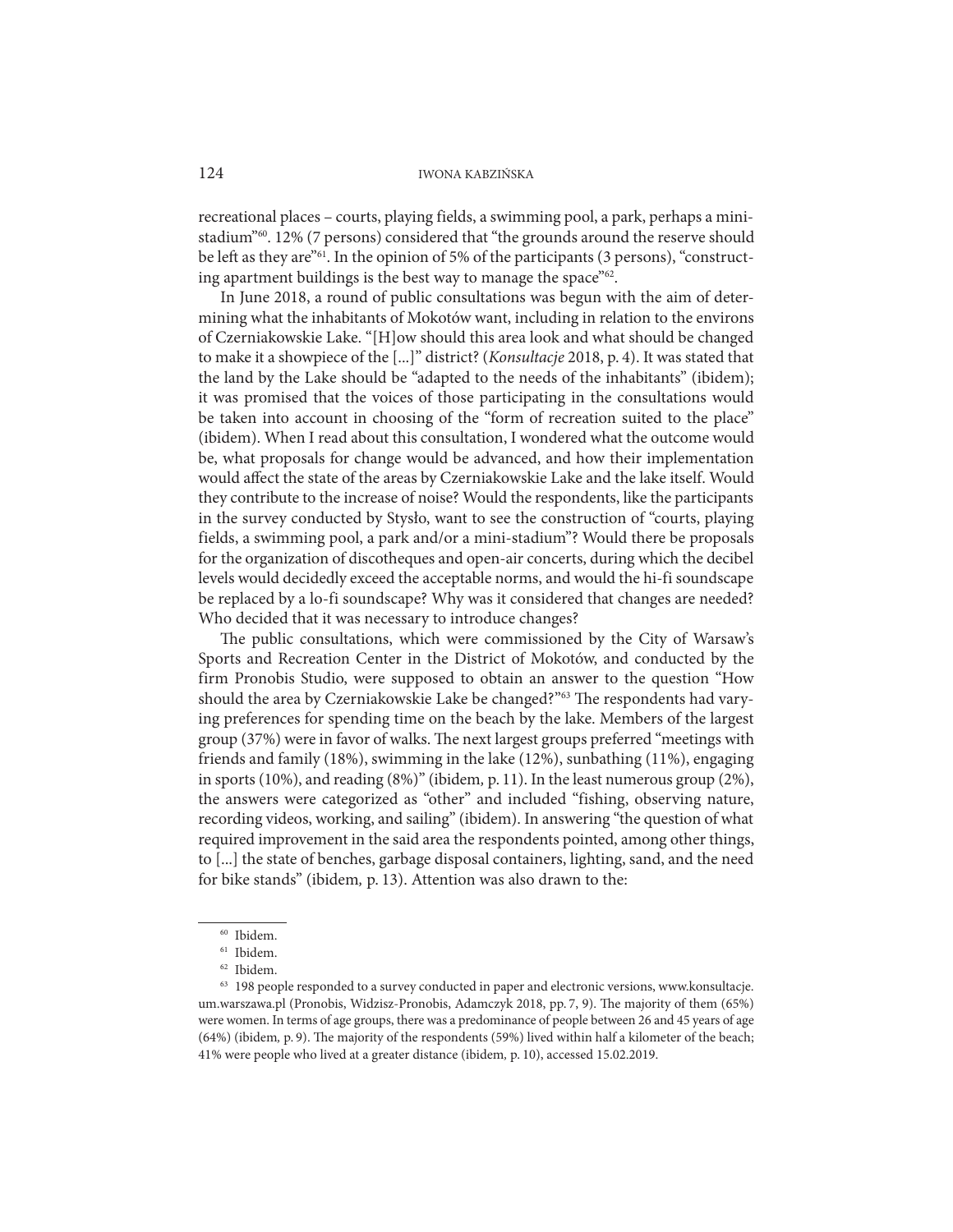[...] need to improve public order and security, to care for the cleanliness of the beach and entire area, to manage the existing building<sup>64</sup>, to care for the quality of the vegetation in the area's surroundings, to create a playground for children, to resolve the problem of people setting up barbecue grills within the area (ibidem).

These answers were in the group categorized as "others" (ibidem).

In answering the open question "What, in the opinion of the respondents, is lacking in the vicinity of Jeziorna Street?", the majority of people indicated a lack of "cafés, restaurants, seasonal eateries; toilets and showers; security cameras, patrols by the municipal police and infrastructure to limit the consumption of alcohol; order, cleanliness and aesthetics" (ibidem, p. 14). The lack of care for nature was spoken of, and the lack of a "playground, a specialized area for barbecue grills, a place for engaging in sports" was also mentioned (ibidem). In 11th place (out of 21) was a "quiet zone" (ibidem), in last place, "a larger beach" (ibidem). The next open question was "What do the respondents dislike in the vicinity of Jeziorna Street?" (ibidem, p. 15). The majority of people pointed to the "consumption of alcohol in the whole area, the littering of the beach and entire area, the noise, [and] barbecue grills" (ibidem) Many people were annoyed by dog excrement (which had not been removed by the animals' owners) and "car traffic along Jeziorna Street and improper parking" (ibidem).

The study showed the decided differences in the desires of the people whose houses are near the lake and those who live further away from it. The people in the latter group wanted "expanded conveniences for beach-goers" (ibidem, p. 17), the "organization of special points for barbecue grills – separated from the area and properly marked and supervised by services" (ibidem, p. 19, cf. p. 22), as well as "lifting the prohibition on the consumption of alcohol, expanding the beach, [and] the organization of mass events" (ibidem, p. 22). Those in the first group "asked for limitations on use of the beach" (ibidem), as it is connected most often with drinking alcohol and lighting barbecue grills, in spite of the prohibition (which is not enforced), and also with noise, especially from loud music during various kinds of "organized parties" (ibidem, p. 18, cf. p. 22, 28, 30, 31). The authors of the report consider that "the organization of events is contrary to the nature of the area and should not occur in the reserve in its current condition" (ibidem, p. 22). Some of the respondents proposed the organization of dances by the lake (ibidem). Many people pointed to the necessity of protecting the natural attributes of the area, but the authors of the report point out that this area is not a "strict reserve" (ibidem). According to the present plans, it is meant to be "used [...] for recreational, educational, and rest-and-relaxation purposes" (ibidem).

<sup>&</sup>lt;sup>64</sup> For ages there has been a dilapidated building near the beach. It once belonged to the WOPR (Volunteer Lifeguards) and was used for keeping recreational equipment and so forth. The building's comparatively small area means that it can not be used (after renovation) for "restrooms, changing rooms [or] facilities"; perhaps it could be used for "a storage or rental of water equipment, [...] a place for neighborhood meetings, sanitary facilities, a small eatery" (ibidem, p. 24). The owner of the building is presently the City of Warsaw. "The mayor of Mokotów [...] transferred administration of the building and nearby lot [...] to the Sports and Recreation Center", Sporny teren nad Jeziorkiem Czerniakowskim przechodzi w ręce miasta, November 2, 2017, http://www.sadyba24.pl/wiadomosci/item/1701-sportyteren-nad-je..., accessed 03.09.2018.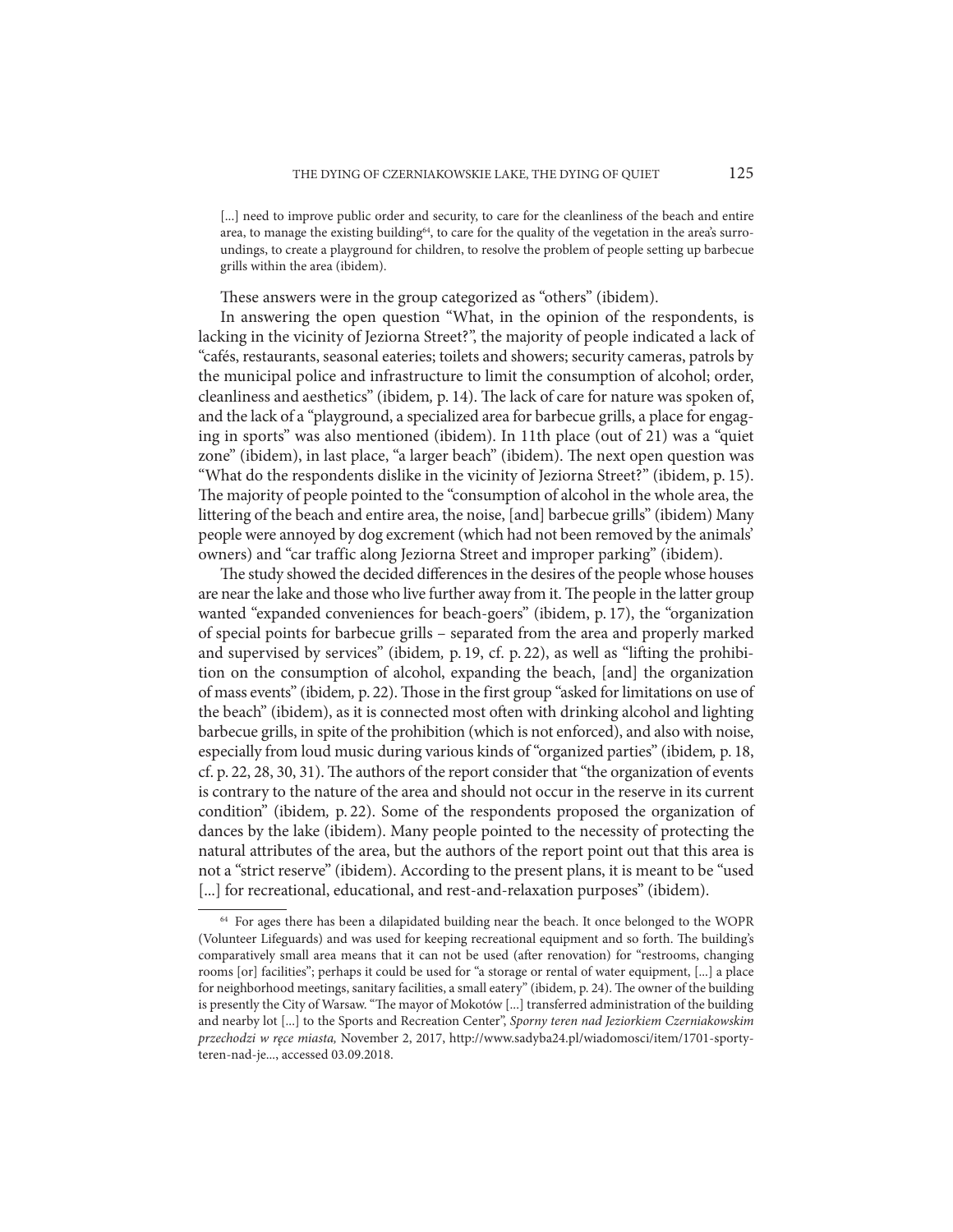How is "the balance in satisfying the needs of various groups of users and protecting the environment in the reserve" to be obtained (ibidem)? To take the matter a step further, the question could be asked of how to harmonize the contrary needs of those who like drinking and barbecuing with the needs of those who want to introduce a complete prohibition on this kind of behavior by the lake. How are the needs of lovers of quiet to be accorded with the needs of those who want to have fun with loud music? How are the desires of adherents of limiting the number of users of the terrain around the lake to be harmonized with the desires of those who would like to attract crowds here, for instance, by organizing mass events or increasing the number of rental rowboats, pedal boats, and kayaks (for such proposals, see ibidem, p. 18, 20, 29)?

People who want to relax in quiet will undoubtedly not be pleased with implementation of the respondents' proposals for the building of playgrounds, playing fields, "the construction of a rope park" (ibidem, p. 25), or the "opening of a volleyball court (for instance, on the beach)" (ibidem, p. 18). It will also be difficult for them to accept the organization of "sports and recreation courses, competitions, and sports and recreation events [...]", as provided for in the plans of the administrators of the land on which the lake is found and its surrounding areas<sup>65</sup>.

Among the participants in the consultation were proponents of quiet and those who prefer loud behavior (some even wanted mass events, which are an annoying source of noise for others, to be organized). Many inhabitants of Sadyba were in favor of "quieting the area and getting it back for the purposes of quiet recreation" (ibidem, p. 22). Their expectations are contrary to the needs of the "newcomers", whose aim is above all to have loud parties<sup>66</sup>. This could be perceived – in my opinion – as a form of "acoustic violence" (Losiak 2008, p. 256), "a violation of privacy in the phonic sphere" (ibidem, footnote 3) and of the border between the public and private sphere (ibidem, p. 256). The phenomenon is a frequent source of conflicts (ibidem, p. 260; see also Kabzińska 2009).

Contemporarily, the borders between "walking and recreation areas" and "trade, service, and production areas" are increasingly being blurred (Para 2012, p. 28). The trend is accompanied by the growth in noise levels, to which lovers of quiet not infrequently object. "Quieting others" is perceived as a "strategy of control, representing [for instance] a rejection of communication in public places" (Kołacki 2012, p. 66). Is forcing others to listen to loud noises, as in a lo-fi soundscape, not also a "strategy of control"? Is lifting the ban on nighttime noise in order that the regulations should not hamper those who want to have loud parties at any time of the night or day not also a "strategy of control"?<sup>67</sup> Are we not dealing here with "acoustic violence"?

<sup>65</sup> Sporny teren nad Jeziorkiem Czerniakowskim przechodzi w ręce miasta, November 2, 2017, http:// www.sadyba24.pl/wiadomosci/item/1701-sporny-teren-nad-je..., accessed 03.09.2018.<br><sup>66</sup> See also, e.g., Bez głośnej muzyki, grilla i alkoholu. Pierwsze wnioski z konsultacji o Jeziorku Czernia-

kowskim, July 9, 2018, http://www.sadyba24.pl/wiadomosci/item/1903-bez-głośnej-muzyki..., accessed March 4, 2019; Mieszkańcy Sadyby mówią nie dla masowych atrakcji nad Jeziorkiem Czerniakowskim, November 9, 2018, http://sadyba24.pl/wiadomosci/item/2054-mieszkańcy-sadyby-mówi..., accessed 04.03.2019.<br><sup>67</sup> On opposition to observing the obligatory nighttime quiet, see Kabzińska 2009.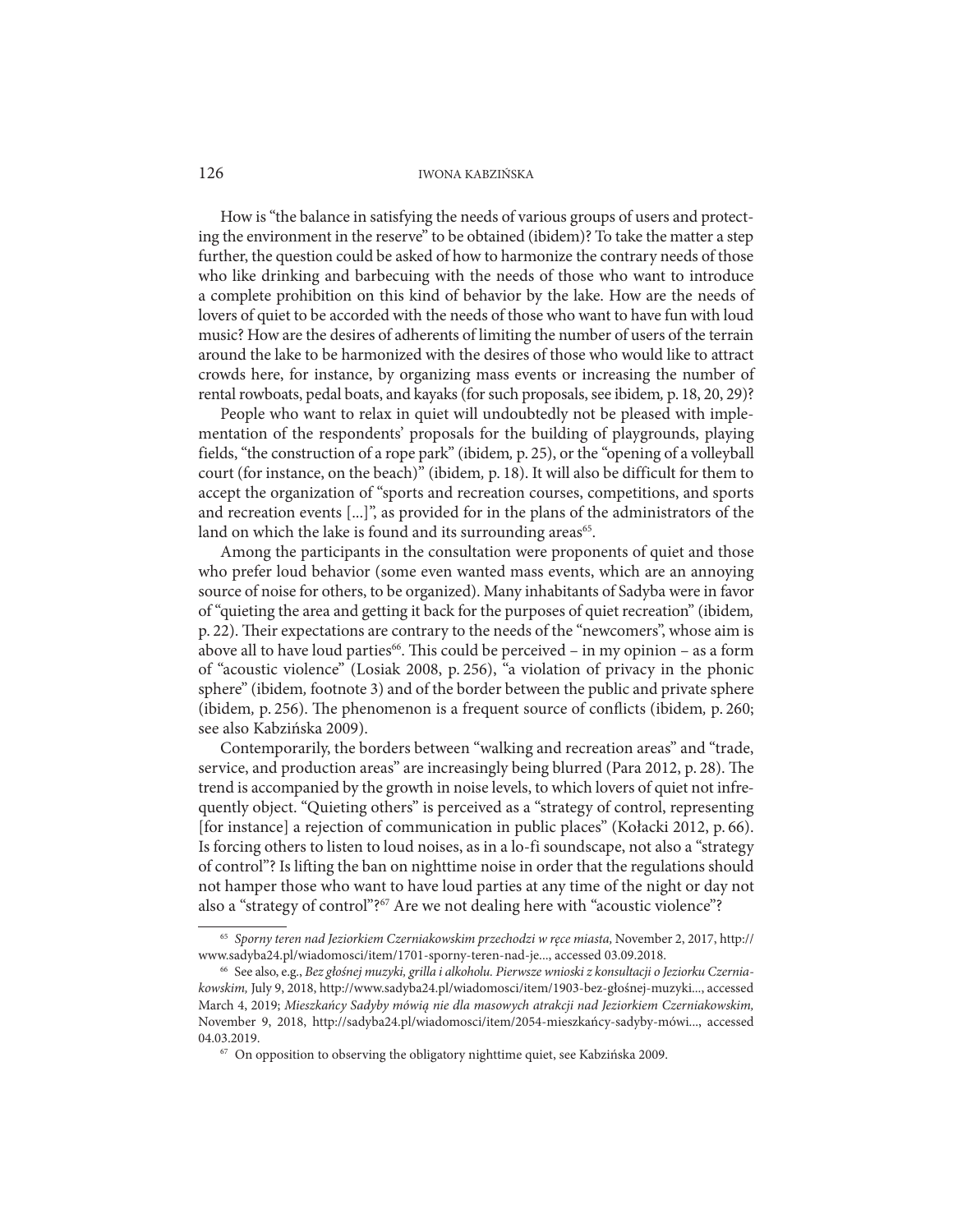It is increasingly difficult to find quiet in national and scenic parks. The most common sources of noise are transportation, "motor sports, quads, snow-blowing equipment, airplanes and helicopters, loud groups of tourists, mills, air conditioners, seasonal parties" (Bernat 2011, p. 202; cf. ibidem, p. 199). In certain parks the source of noise is "a gravel quarry (Wigierski) [or] a shooting range (Drawieński)" (Bernat 2011, p. 202)<sup>68</sup>. In the vicinity of Czerniakowskie Lake, noise is caused above all by vehicles and people who are behaving loudly, including those who listen to loud music. Many people are against behavior that could have an impact on the level of noise in the vicinity of Czerniakowskie Lake. If, however, as is very likely, the proponents of changing this place into an entertainment and recreation area (with loud parties and no prohibitions at all) prevail, then the vicinity of the lake will become an example of a lo-fi soundscape. The possibility is real. It is enough to take into account the "excessive recreational pressure" and the "preferences of the lake's users", as indicated in the studies conducted by Panek and other researchers mentioned above.

In the autumn of 2018 I spoke with a 65-year-old inhabitant of the Garden City of Sadyba. The day was cloudy and cool. The woman said, "At last those pilgrimages to the lake have stopped". She claimed that crowds of people wanting to swim in the lake were "coming from all over Warsaw and its surroundings. They make noise; they litter; they often behave like savages". For many inhabitants of the Garden City, the crowds "making pilgrimage" to the lake are treated as "outsiders" who disturb the peace of the local inhabitants.

A 75-year-old woman with whom I spoke, who had been connected with Sadyba from her earliest years, said that the people who come to the lake often behave loudly, aggressively, and that "sometimes it's a monkey garden here" (see Kabzińska 2018, p.  $18)^{69}$ . Let the observation of Yi-Fu Tuan serve as a commentary on these statements and as a point of departure for further reflections: "People rather than things are likely to restrict our freedom and deprive us of space" (2001, p. 59). "The world feels spacious and friendly when it accommodates our desires, and cramped when it frustrates them". (ibidem, p. 65).

## **CONCLUSION**

I sent this text to the editorial board at the beginning of May 2019. I did not know then that the possibility described in it – that the vicinity of the reserve and the reserve itself would be transformed into a lo-fi soundscape – would shortly become

<sup>&</sup>lt;sup>68</sup> The author calls attention to the significance of quiet and its positive influence on the "quality of life of the inhabitants" (Bernat 2011, p. 202). As is known, however, not everyone considers quiet a desirable phenomenon; not everyone understands its importance (further, see Kabzińska 2005; Kabzińska 2018; Kagge 2017; Sarah, Diat 2017).<br><sup>69</sup> Both women objected to noise coming both from the behavior of "outsiders" and from the inhabit-

ants of the Garden City of Sadyba. The younger of the women claimed that increasingly loud music can be heard coming from many homes and gardens. Entertainments with loud music are organized even in preschools. "Children are no longer able to talk quietly", (cf. Kabzińska 2005; 2007).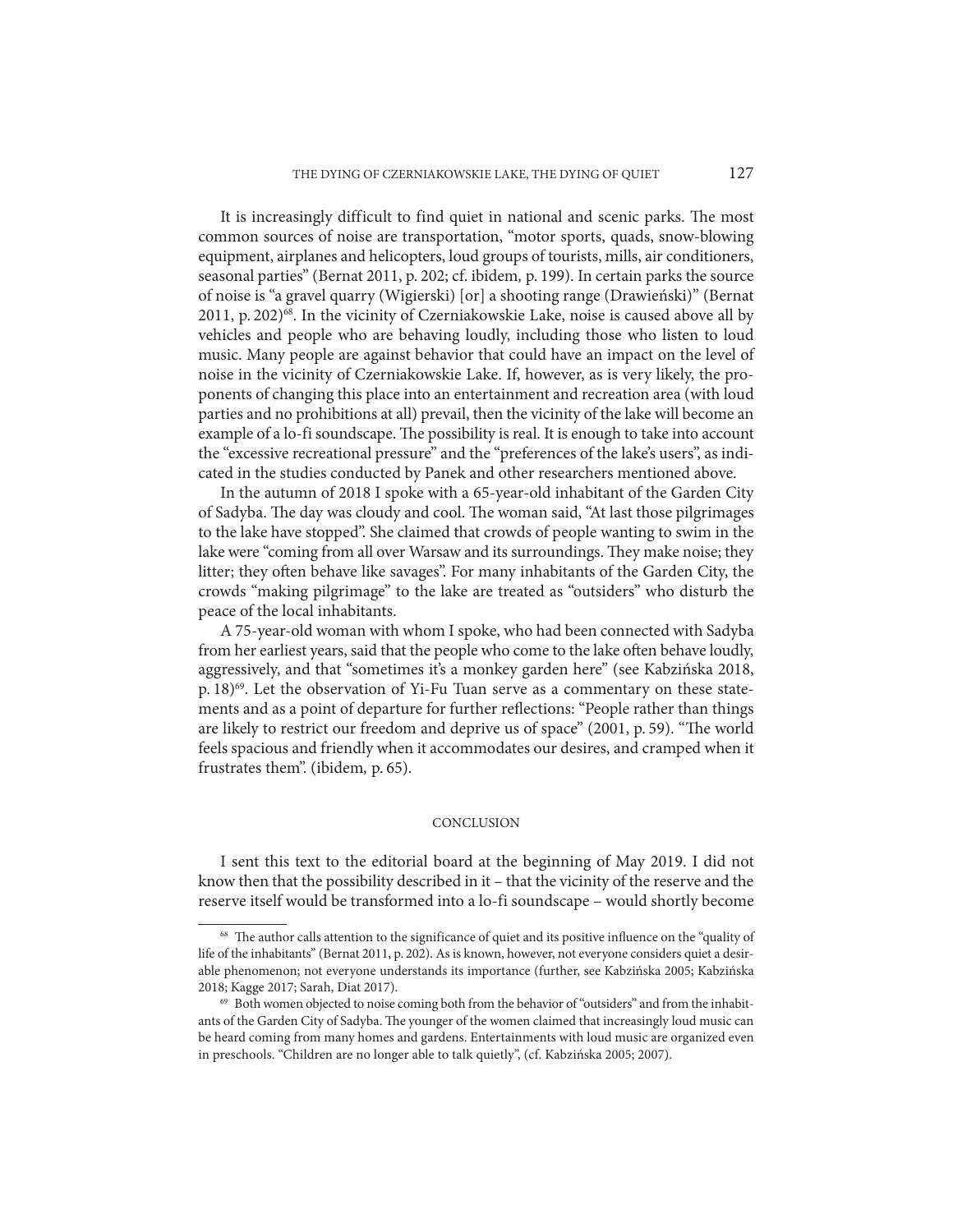a reality. I believed that implementation of the Land Management Plan for Southern Czerniaków was a question of a few years.

On July 4, 2019, Warsaw city councilors decided to place the lands in the vicinity of Czerniakowskie Lake in the hands of developers. Succeeding apartment buildings and office buildings with underground garages, shopping galleries, and recreation centers will arise on the fields and meadows neighboring the reserve. New streets will appear, along which cars will travel every day without cease. A town will emerge in which several thousand people will live. The construction will undoubtedly rapidly increase the dying of the lake. Perhaps it will emerge that after some time the lake will be changed into an effluent, one of many on the map of the capital<sup>70</sup>. Even if an "enclave of quiet" is maintained, it will only be a small island – saved by a miracle – in a sea of noise.

I wonder about the sense of the "social consultation" to determine the desired direction of change for the reserve and the expectations and needs of the people for whom the place is in some manner important. What is the point of planning an investment for entertainment and recreation on lands that in a few years may only be a space dominated by noise, a lo-fi soundscape, and the memory of a nature reserve?

For the majority of the city, such a soundscape is ordinary and familiar; it is accepted by many inhabitants, who are accustomed to it. In the future will the change in the soundscape of the current reserve also be accepted? What will be the effect on perceptions of this place, attitudes toward it, and expectations in regard to it? In discussions about the future of the reserve, will the question of peace-destroying noise become as important as the degradation of the natural environment, the landscape, and the threat to the world of flora and fauna?

\* \* \*

It's the morning of July 8, 2019 and I'm going to work. Through the windows of the bus I see hectares of fields and meadows, with groves of green trees and bushes. In the distance is the lake, which for years has served as a bathing place for Varsovians

<sup>70</sup> Such was the fate of the former Forteczna Canal, called the Bernadyńska Water. During the interwar period there was a bathing place here, whose depth in certain places reached four meters. There was boating and kayaking here; people jumped into the water. People played on the banks, making use, for instance, of the swings or of places designated for dancing. There was also a small theater (Trepka S.T. 2018, p. 8). The 1960s brought the "decline of the bathing place" (ibidem). A contributing factor was melioration work, which with the construction of water mains and other kinds of activities connected with urbanization of the land caused the desiccation of the body of the water (ibidem), "Bernardyńska Water suffered a complete degradation. [...] Over a length of 600 meters and a depth of 2.5 meters we have a swamp overgrown with cane, and in places the water is only  $10-40$  centimeters in depth. We can easily call this state an eco-catastrophe" (ibidem, see also Trepka T. 2018). I fear that Czerniakowskie Lake will share the same fate.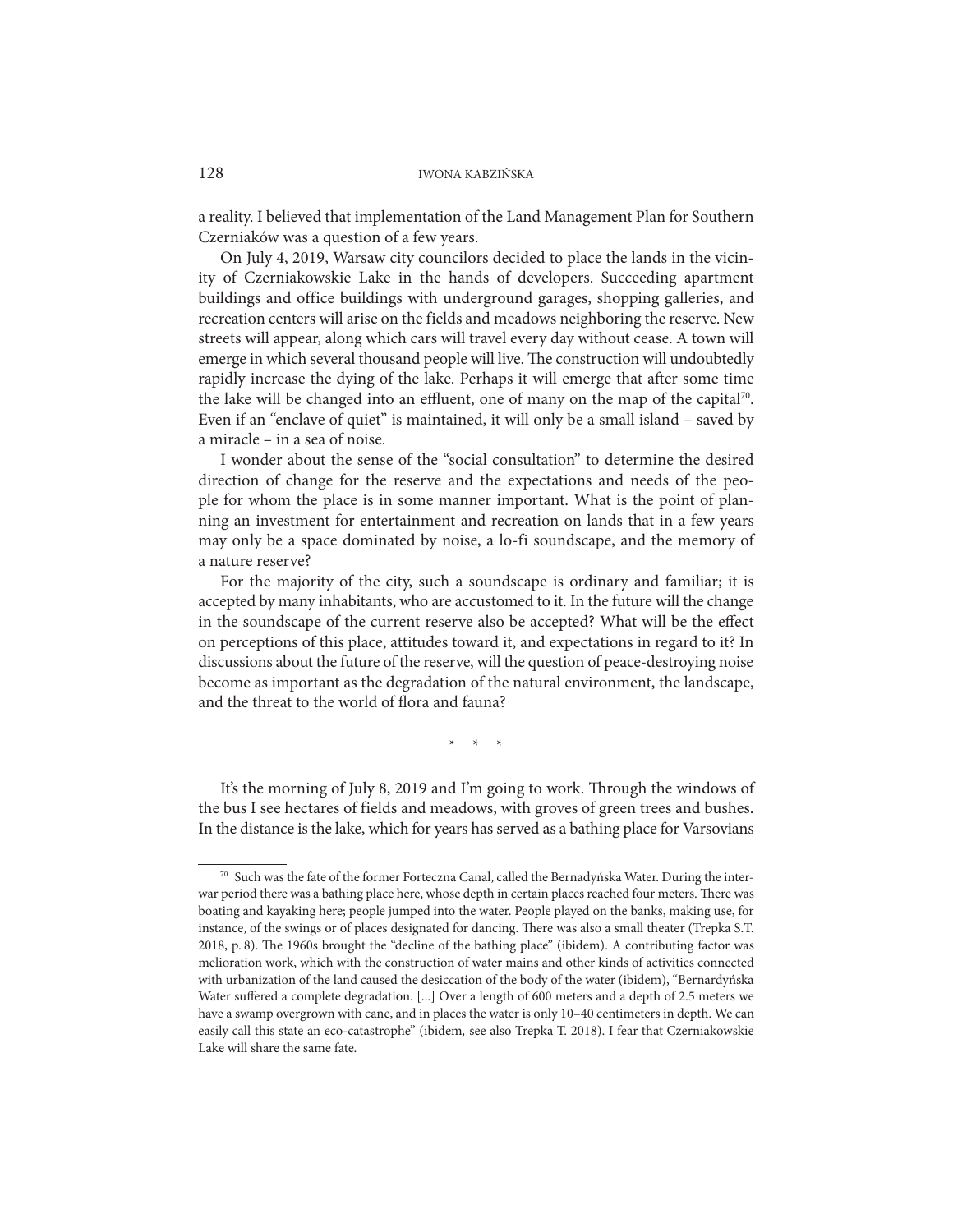and people from outside the city, who want to cool off and to enjoy various forms of relaxation. Many of them have sought quiet here.

I turn my head away. I feel a painful tightening in my throat. I've never liked goodbyes, especially those where there is no hope of a future meeting...71

#### LITERATURE

- B e r n a t S e b a s t i a n 2011, Krajobraz dźwiękowy jutra, [in:] Niematerialne wartości krajobrazów kulturowych, Prace Komisji Krajobrazu Kulturowego [work of the Cultural Landscape Committee], no. 15, Komisja Krajobrazu Kulturowego PTG, Sosnowiec, pp. 193–205.
- B e r n a t S e b a s t i a n 2015, Wokół pojęcia soundscape. Dyskusja terminologiczna, Prace Komisji Krajobrazu Kulturowego, no. 30, pp. 45–57.
- B r o n o w i c z J a n u s z 2001, Dzieje warszawskiej Sadyby, Rocznik Warszawski, vol. XXX, pp. 221–286.
- Caillot Dubus Barbara, Karkowska Aleksandra 2015, Banany z cukru pudru, Oficyna Wydawnicza Oryginały, Warsaw.

Chełmiński Jakub 2016, Nowy rezerwat w Warszawie, Gazeta Wyborcza (supplement: Gazeta Stołeczna. Wydarzenia), July 16–17, 2016, p. 3.

D z i e k a n o w s k a M a ł g o r z a t a 2015, Przemiany audiosfery życia codziennego wsi, Przestrzeń społeczna, no. 2 (10), pp. 43–60.

Dziennik Urzędowy Województwa Mazowieckiego, Warsaw, May 18, 2012.

- F a r y n a P a s z k i e w i c z H a n n a, P i o t r P a s z k i e w i c z 1985, Początki zabudowy Sadyby, Kronika Warszawy, vol. 16, no. 1–2 (61–62), pp. 153–163.
- Gumiński Romuald, Jasińska Maria, Kobendza Roman 1925, Jeziorko Czerniakowskie. Studjum geograficzne, Nakładem Koła Geografów S. U. W., Warsaw.
- Habrat Hubert 2018, Osiedle "Pod czachą", M6. Pismo "MSM" Energetyka, no. 5 (117) September–October, p. 12.
- H a r b a n o w i c z J u s t y n a, J a n i a k A g n i e s z k a (eds.), 2012, Przestrzeń zgiełku, Wydawnictwo Naukowe Dolnośląskiej Szkoły Wyższej, Wrocław.
- Ilnicki Mariusz 2017, Zagłębie biurowców na Czerniakowie?, M6. Pismo MSM Energetyka, May–June, p. 9.
- Ilnicki Mariusz 2018, Na łąkach czerniakowskich może powstać centrum biurowo-handlowe, M6. Pismo MSM Energetyka, vol. 3, no 115, May–June, p. 12.
- K a b z i ń s k a I w o n a 2005, O codziennym niedostatku ciszy i nadobfitości hałasu, Literatura ludowa, no. 2, pp. 3–14.
- K a b z i ń s k a I w o n a 2007, Sasiedztwo ciszy i hałasu, Tematy z Szewskiej, no. 1, pp. 117–124.
- K a b z i ń s k a I w o n a 2009, Jak pogodzić wodę z ogniem? Miłośnicy ciszy kontra wielbiciele hałasu, Zabawy i zabawki, nos. 1–4, pp. 75–99.

K a b z i ń s k a I w o n a 2012, Nadwrażliwi—marginalizowana mniejszość kulturowa, [in:] Ciekawość świata, ludzi, kultur...Księga Jubileuszowa ofiarowana Profesorowi Ryszardowi Kantorowi z okazji czterdziestolecia pracy naukowej, Renata Hołda, Tadeusz Paleczny (eds.), Księgarnia Akademicka, Kraków, pp. 121–139.

 $71$  At the end of September N2019, in Warsaw city hall a team was established whose task was to plan the salvation of Czerniakowskie Lake. Time will show whether the team's work will have an effect. And if it is not already too late... The change in the soundscape is another question, connected with construction and communications investments, and the emergence of various kinds of entertainment centers in the immediate vicinity of the reserve. If the reserve can not be saved, that soundscape will dominate and appropriate the lands belonging to the reserve today. How will this affect the inhabitants of Sadyba, of the Bernardyńska settlement, of Czerniaków. What impact will it have on the city space?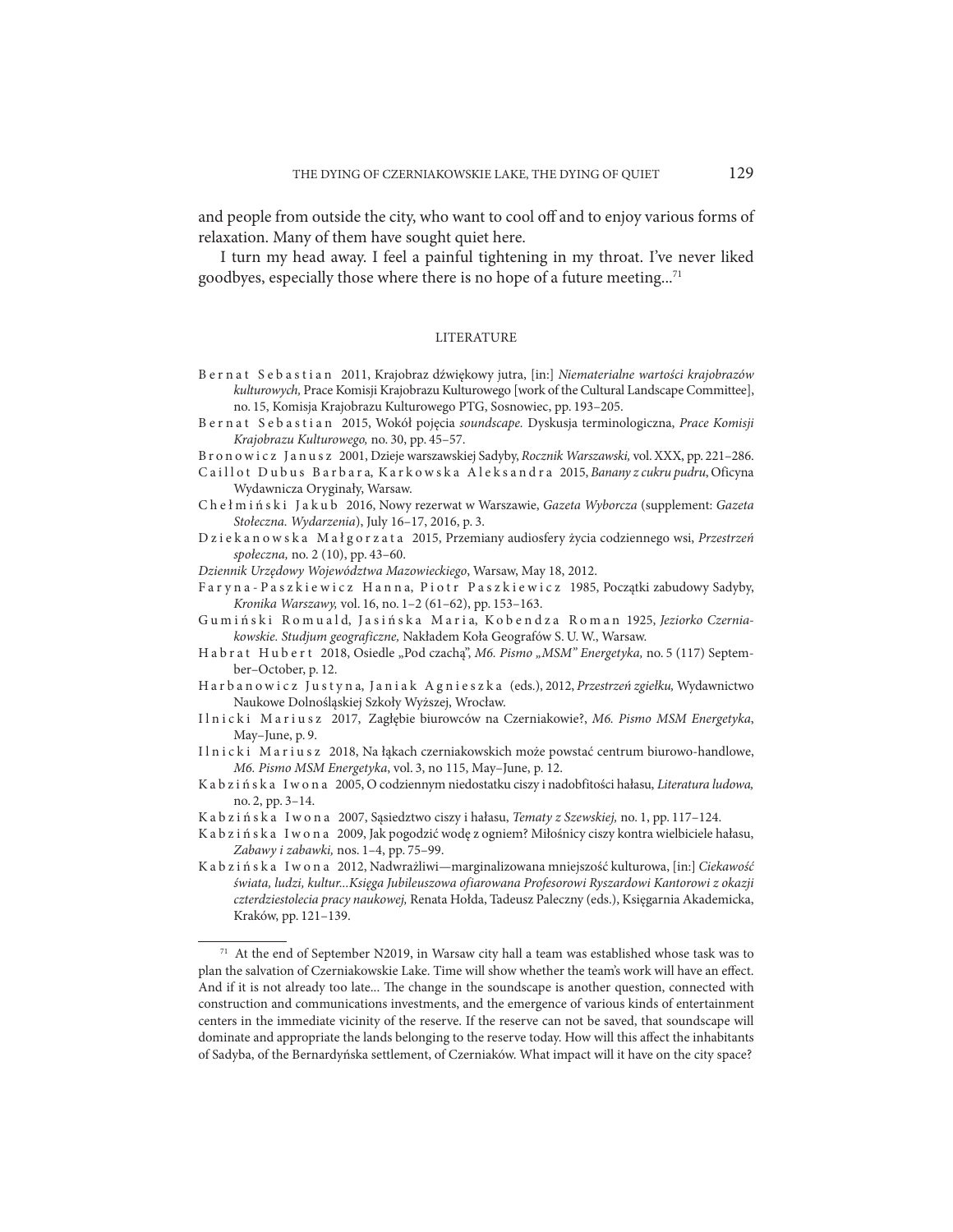- K a b z i ń s k a I w o n a 2018, O ciszy i hałasie, ich doświadczaniu, definiowaniu i sposobach opisywania, Etnografia Polska, vol. 62, z. 1–2, pp. 5–23.
- Kagge Erling 2017, Cisza, transl. I. Zimnicka, Muza, Warsaw.
- K a s p r z y c k i Je r z y, S t ę p i e ń M a r i a n 1982, Warszawskie pożegnania, Zakład Wydawniczo--Propagandowy PTTK, Warsaw.
- Kołacki Rafał 2012, Hałas cywilizacyjny wobec estetycznych problemów słyszenia. Uwagi na temat socjologii słuchu, [in:] Przestrzeń zgiełku. Przestrzenie wizualne i akustyczne człowieka. Antropologia audiowizualna jako przedmiot i metoda badań, 3, Justyna Harbanowicz, Agnieszka Janiak (eds.), Wydawnictwo Naukowe Dolnośląskiej Szkoły Wyższej, Wrocław, pp. 57–67.
- Konsultacje... 2018, Konsultacje na Mokotowie, Zmieniamy naszą okolicę. Nowy pomysł na Jeziorko Czerniakowskie i ulicę Narbutta, Mokotów, co słychać?, June 21, p. 4.
- L o s i a k R o b e r t 2008, Muzyka w przestrzeni publicznej miasta. Z badań nad pejzażem dźwiękowym Wrocławia, [in:] Dźwięk w krajobrazie jako przedmiot badań interdyscyplinarnych, Prace Komisji Krajobrazu Kulturowego, vol. XI, Instytut Nauk o Ziemi UMCS, Komisja Krajobrazu Kulturowego PTG, Lublin, pp. 253–264.
- Losiak Robert 2012a, Pejzaż dźwiękowy lo-fi w przestrzeni fonicznej miasta, [in:] Przestrzeń zgiełku. Przestrzenie wizualne i akustyczne człowieka. Antropologia audiowizualna jako przedmiot i metoda badań, 3, Justyna Harbanowicz, Agnieszka Janiak (eds.), Wydawnictwo Naukowe Dolnośląskiej Szkoły Wyższej, Wrocław, pp. 11–21.
- Losiak Robert 2012b, Słuchanie miasta? Wokół koncepcji badań miejskiej audiosfery, Prace kulturoznawcze, vol. 13, Acta Universitatis Wratislaviensis, no. 3366, pp. 11–15.
- Losiak Robert, Tańczuk Renata (eds.), 2012, Audiosfera miasta, Wydawnictwo Uniwersytetu Wrocławskiego, Wrocław.
- Malec Magdalena, Klatka Sławomir, Kruk Edyta, Ryczek Marek 2017, Porównanie krajobrazów dźwiękowych wsi tradycyjnej i podmiejskiej, Woda–Środowisko–Obszary Wiejskie, vol. 17, z. 3 (59), pp. 71–84 (pdf: www. itp.edu.pl/wydawnictwo/woda; Instytut Technologiczno-Przyrodniczy w Falentach).
- P a r a Piotr 2012, Przestrzeń zgiełku a społeczne interakcje, [in:] Przestrzeń zgiełku. Przestrzenie wizualne i akustyczne człowieka. Antropologia audiowizualna jako przedmiot i metoda badań, 3, Justyna Harbanowicz, Agnieszka Janiak (eds.), Wydawnictwo Naukowe Dolnośląskiej Szkoły Wyższej, Wrocław, pp. 23–32.
- P i a s e k P r z e m e k 2015, Jeziorko Czerniakowskie. Mapa ścieżki edukacyjnej, drawings: Tratwa Artystów, Fundacja Ja Wisła, Warsaw.
- S a r a h R o b e r t, D i a t N i c o l a s 2017, Moc milczenia. Przeciw dyktaturze hałasu, transl. A. Kuryś, Wydawnictwo Sióstr Loretanek, Warsaw.
- S c h a f e r M u r r a y R a y m o n d 1970, The book of noise, Wellington, New Zealand, Price Milburn.
- Schafer Murray Raymond 1973, The music of the environment, Vienna, Universal Edition.
- Schaffer Murray Raymond 1977, The tuning of the world, New York, Knopf; Toronto, McClelland and Steward Ltd.
- S c h a f f e r M u r r a y R a y m o n d 1982, Muzyka środowiska, tłum. Danuta Gwizdalanka, Res Facta, no. 9, pp. 288–315.
- Stanisz Agata 2017, Field recording jako metoda etnografii poprzez dźwięk, Przegląd Kulturoznawczy, no. 1 (31), pp. 1–19.
- Szwankowski Eugeniusz 1970, Ulice i place Warszawy, Państwowe Wydawnictwo Naukowe, Warsaw, 2nd edition, corrected and supplemented.
- Trepka Stanisław Tadeusz, Fosa Forteczna vel Woda Bernardyńska, M6. Pismo MSM Energetyka, no. 2 (114), March–April 2018, p. 8 (first printing: Nasza Gazeta Sadyba, October 1998).
- T r e p k a To m a s z 2018, Dlaczego nie ma wody w Bernardyńskiej Wodzie?, M6. Pismo MSM Energetyka, no. 3 (115), May–June, p. 8.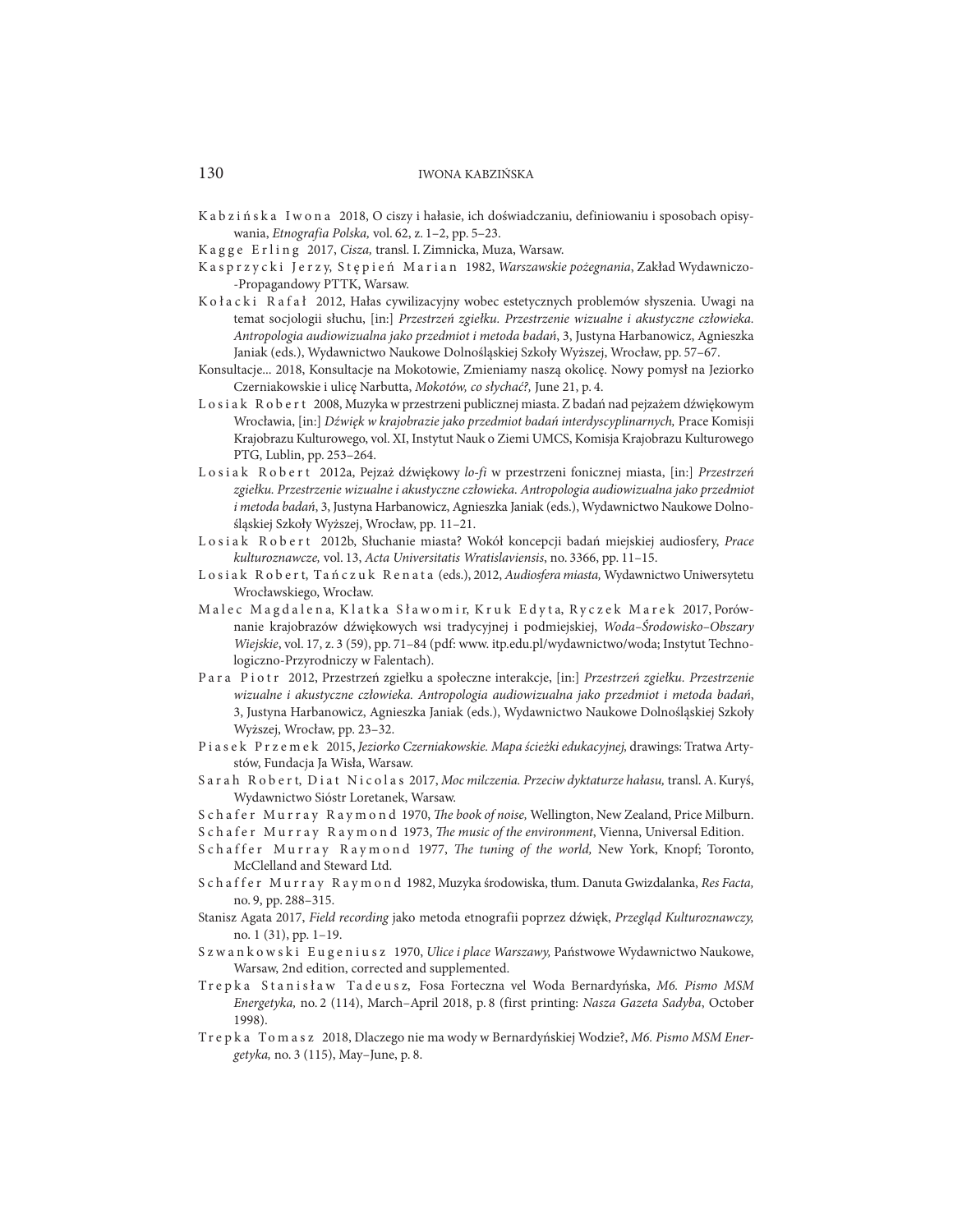- Warszawa naszych pradziadków... 1893 (reprint, s.n), Warszawa naszych pradziadków. Ilustrowany przewodnik w podróżach. Ilustrowany przewodnik po Warszawie wraz z treściwym opisem okolic miasta [reprint], Nakład Redakcyi "Wędrowca", Warsaw, RePrint Drukarnia, Warsaw.
- Wrzeszcz Maciej 2000, Trudne półwiecze, [in:] W służbie Bogu i ludziom. 50 lat parafii p.w. św.Tadeusza Apostoła na warszawskiej Sadybie, Maciej Wrzeszcz (ed.), Parafia Rzymsko-Katolicka św. Tadeusza Apostoła, Warsaw, pp. 31–110.
- Y i F u Tu a n 2001, Space and Place: The Perspective of Experience, University of Minnesota Press, Minneapolis.

#### **Internet sources**

- Czerniaków Południowy Przyjazne nowe miasto, na które nie ma pieniędzy, April 18, 2018, http://www. sadyba24.pl/wiadomosci/item/1845-czerniaków-połud..., accessed 03.09.2018.
- Ekspertyza bilans wody Jeziorka Czerniakowskiego w Warszawie, 2009, Dariusz Górski, Katedra Inżynierii Wodnej i Rekultywacji Środowiska SGGW, Warsaw, www.mokotow.waw.pl/mokotow/web/ uploads/pub/pages/page\_366/text\_images/Eksperyza..., accessed 01.10.2018.
- H a l l K a r o l i n a, Rezerwat Jeziorko Czerniakowskie, http://panorama.varsovia.pl/varsovia/index. php-frame+main&map..., accessed 03.09.2018.
- Jaszczuk Witold, Klepaczko Agata, November 19, 2009, Konflikt wokół zabudowy okolic Jeziorka Czerniakowskiego, http://zm.org.pl/?=jez\_czerniakowskie-kalendarium, accessed 05.09.2018.
- Jeziorko Czerniakowskie wysycha. Jeśli nie będzie zasilane w wodę, to zaniknie!, 27.02.2017, https://mokotow. pl/artykul/jeziorko-czerniakowskie/139753, accessed 04.10.2018.
- Mieszkańcy nie chcą bloków wokół Jeziorka Czerniakowskiego, 2. 07. 2018, https://warszawa.tvp. pl/37903403/mieszkancy-nie-chca-blokow-wo..., accessed 03.09.2018.
- Obronić osiedle Bernardyńska; 31.12.2011 26.12.2014, http://bernardynska.blogspot.com/, accessed 17.03.2017.
- Odkryli wielobarwny świat i życie w głębinach Jeziorka Czerniakowskiego, 18.09.2016, http://www. sadyba24.pl/component/k2/item/1349-odkryli-wieloba..., accessed 11.12.2017.
- Osiedle Sadyba, http://www.mokotow.waw.pl/strona-178-osiedle\_sadyba.html, accessed 17.07.2017.

Plan zagospodarowania dzikich terenów Mokotowa. Będą kolejne biurowce?, 13.01.2015, https://www. muratorplus.pl/inwestycje-komercyjne/plan..., accessed 03.09.2018.

- P r o n o b is G r z e g o r z, W i d z i s z P r o n o b i s S y l w i a, A d a m c z y k J a k u b, September, 2018, Coraz lepszy Czerniaków. Jak zmienić teren przy Jeziorku Czerniakowskim? Raport z konsultacji społecznych dot. zagospodarowania terenu przy Jeziorku Czerniakowskim, Warsaw, pdf., accessed 15.02.2019.
- Raport SGGW wysychanie Jeziorka Czerniakowskiego radykalnie przyspieszyło, 17.10.2016, Wydział Budownictwa i Inżynierii Środowiska SGGW, Warsaw. The report was prepared by a team directed by Michał Wasilewicz, www.sadyba24.pl/component,/k2/item/1400-tylko-u-nas-raport-SGGWwysychanie-jeziorka-czerniakowskiego-radykalnie-przyspieszyło, accessed 11.12.2017; see also: http://mokotow.waw.pl/strona-363-ekspertyzy-i-publikacje.html, accessed 11.12.2017.
- Rezerwat przyrody Jeziorko Czerniakowskie, June 24, 2018, https://pl.wikipedia.org/wiki/Rezerwat\_przyrody\_Jeziorko\_Czerni..., accessed 03.09.2018.
- Spokój ponad wszystko. Urzędnicy popierają mieszkańców w walce o przyszłość pól nad Jeziorkiem Czerniakowskim; June 25, 2016, http://sadyba24.pl/wiadomosci/item/1167 – spokoj-ponad-wszystko-u..., accessed 17.03.2017.
- Sporny teren nad Jeziorkiem Czerniakowski przechodzi w ręce miasta, 02.11.2017, http://www.sadyba24. pl/wiadomosci/item/1701-sporny-teren-nad-je..., accessed 03.09.2018.
- Strona internetowa Towarzystwa Społeczno-Kulturalnego Miasto-Ogród Sadyba, http://www.miasto- -ogrod.sadyba.waw.pl/index.php.
- Stysło Martyna, 2010, Jak uratować Jeziorko Czerniakowskie?, https://www.edutuba.pl/2010,Jak\_ uratowac..., accessed 10.10.2018.